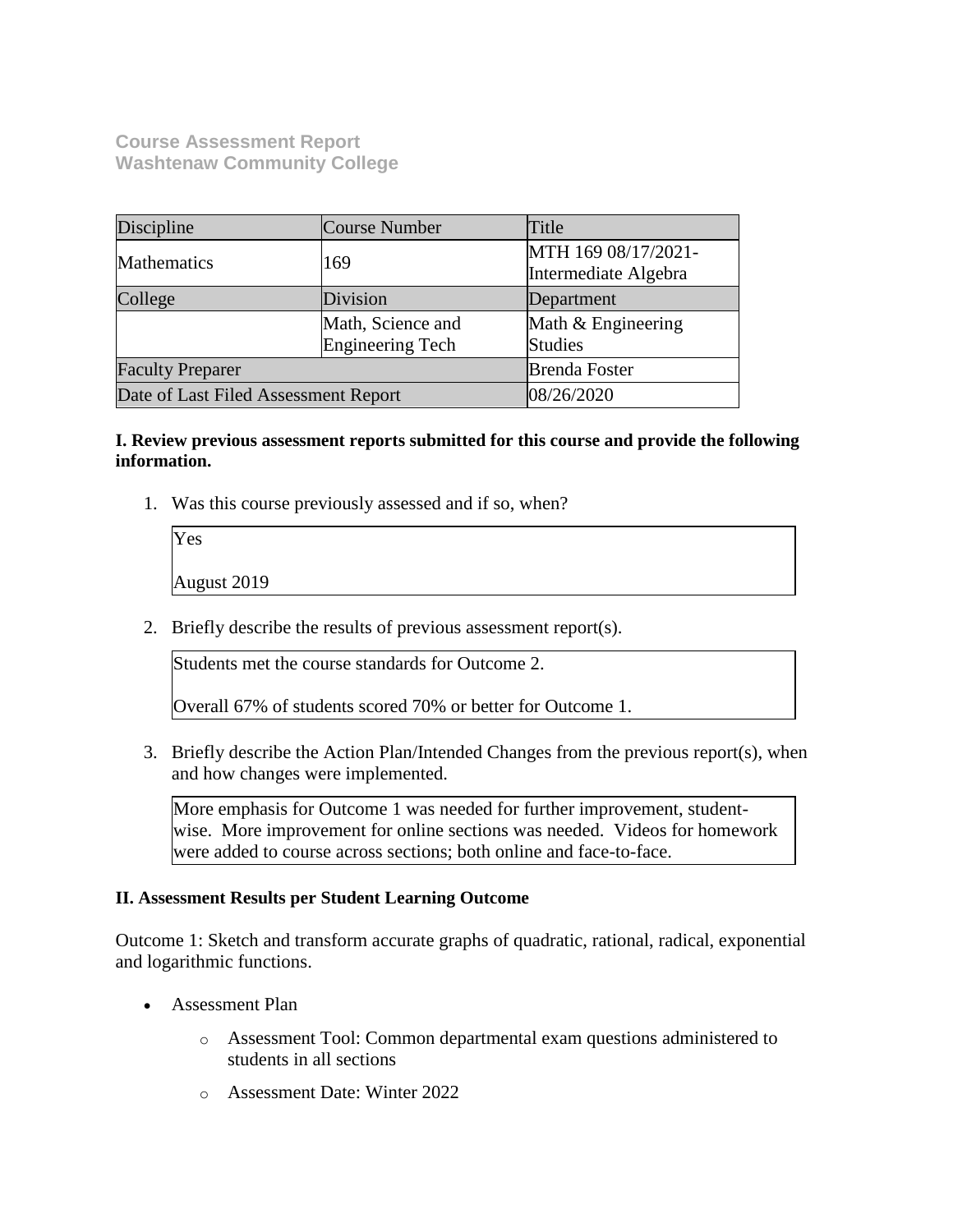- o Course section(s)/other population: All
- o Number students to be assessed: All
- o How the assessment will be scored: Members of the math department will collect and score the questions. A four point rubric will be used to score each question.
- o Standard of success to be used for this assessment: 70% of students must score at least 70% on the outcome related questions.
- o Who will score and analyze the data: A committee of department members, led by the course mentor, will score the questions and analyze the data
- 1. Indicate the Semester(s) and year(s) assessment data were collected for this report.

| Fall (indicate years below) below) | Winter (indicate years) | SP/SU (indicate years)<br>below) |
|------------------------------------|-------------------------|----------------------------------|
| 2020                               |                         |                                  |

2. Provide assessment sample size data in the table below.

| # of students enrolled | # of students assessed |
|------------------------|------------------------|
| 192                    |                        |

3. If the number of students assessed differs from the number of students enrolled, please explain why all enrolled students were not assessed, e.g. absence, withdrawal, or did not complete activity.

The final exams for all 192 students were numbered. A random number generator was used to select 50 exams.

4. Describe how students from all populations (day students on campus, DL, MM, evening, extension center sites, etc.) were included in the assessment based on your selection criteria.

The exams sampled were taken across all sections, both virtual classroom and online.

5. Describe the process used to assess this outcome. Include a brief description of this tool and how it was scored.

Students were asked to perform the following tasks: Sketch and transform accurate graphs of quadratic, rational, radical, exponential, and logarithmic functions.

A 5-point rubric was used to assess this outcome.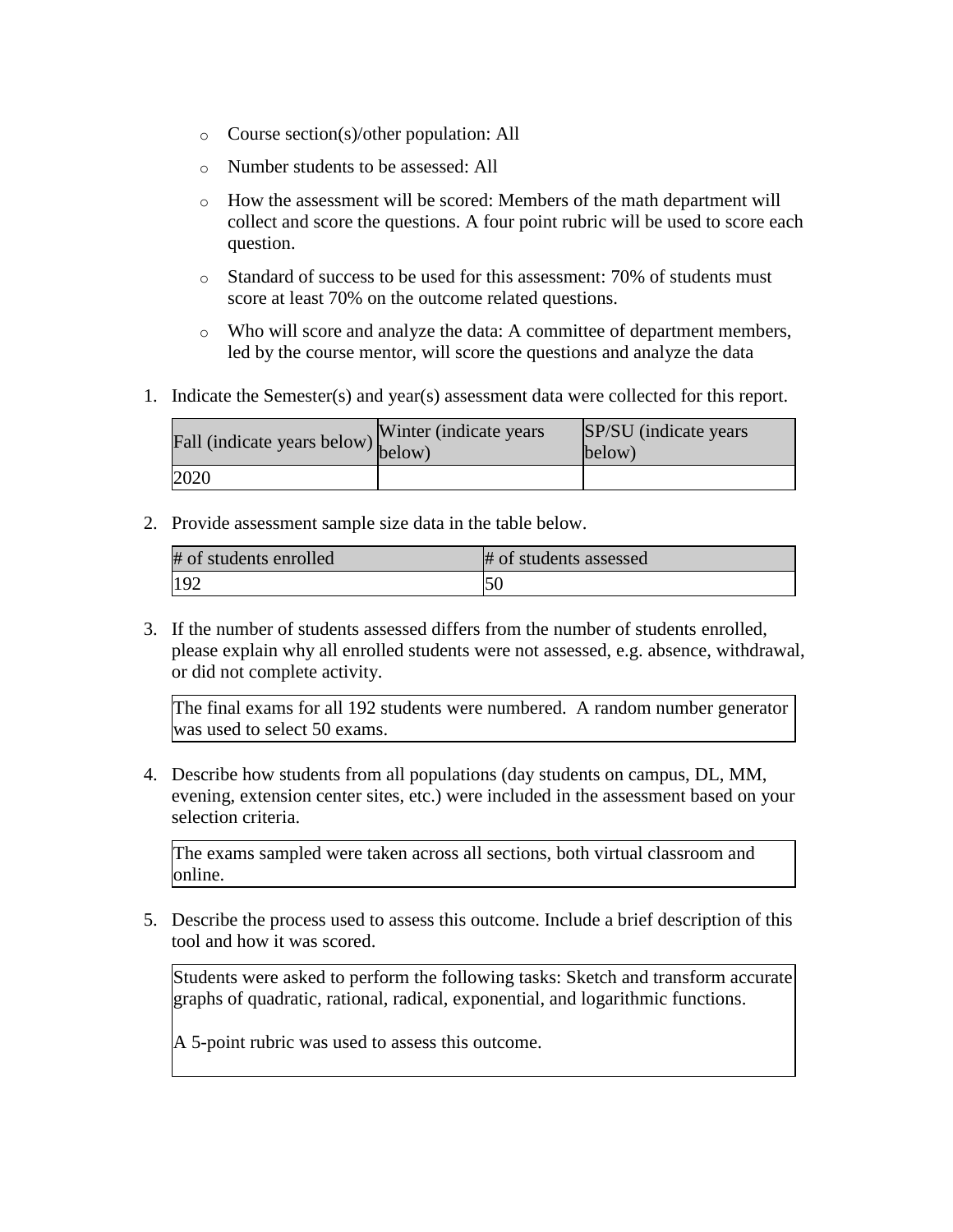5 points - The student provides correct solutions and strategies. The student explains and justifies his/her thinking thoroughly and clearly. The student connects and applies the standards in complex ways.

4 points - The student provides mostly correct solutions and strategies with minor errors. The student justifies his/her thinking. The student demonstrates mastery of the standards that were explicitly taught.

3 points - The student demonstrates some correct thinking about solutions and strategies. Student explains their thinking but it may be hard to follow. The student demonstrates partial understanding of the standards that were explicitly taught.

2 point - The student demonstrates some evidence of mathematical thinking, but shows little understanding. The student offers little explanation of his/her thinking or what is offered does not make sense. The student demonstrates minimal or no understanding of the standard.

1 points - No evidence of attempting the task, though some work is evident.

0 points - Blank space

6. Briefly describe assessment results based on data collected for this outcome and tool during the course assessment. Discuss the extent to which students achieved this learning outcome and indicate whether the standard of success was met for this outcome and tool.

Met Standard of Success: Yes

Objective 1 - 100% of students earned 3.5 points (70%) or better for questions 6 and 13.

Objective 2 - 100% of students earned 3.5 points (70%) or better for questions 5 and 9.

Overall for Outcome 1 - 100% of students earned 70% or better for Outcome 1.

7. Based on your interpretation of the assessment results, describe the areas of strength in student achievement of this learning outcome.

I am very pleased with the improvement students have made in this area. The results are higher than expected because the final exam was not proctored due to the pandemic.

8. Based on your analysis of student performance, discuss the areas in which student achievement of this learning outcome could be improved. If student met standard of success, you may wish to identify your plans for continuous improvement.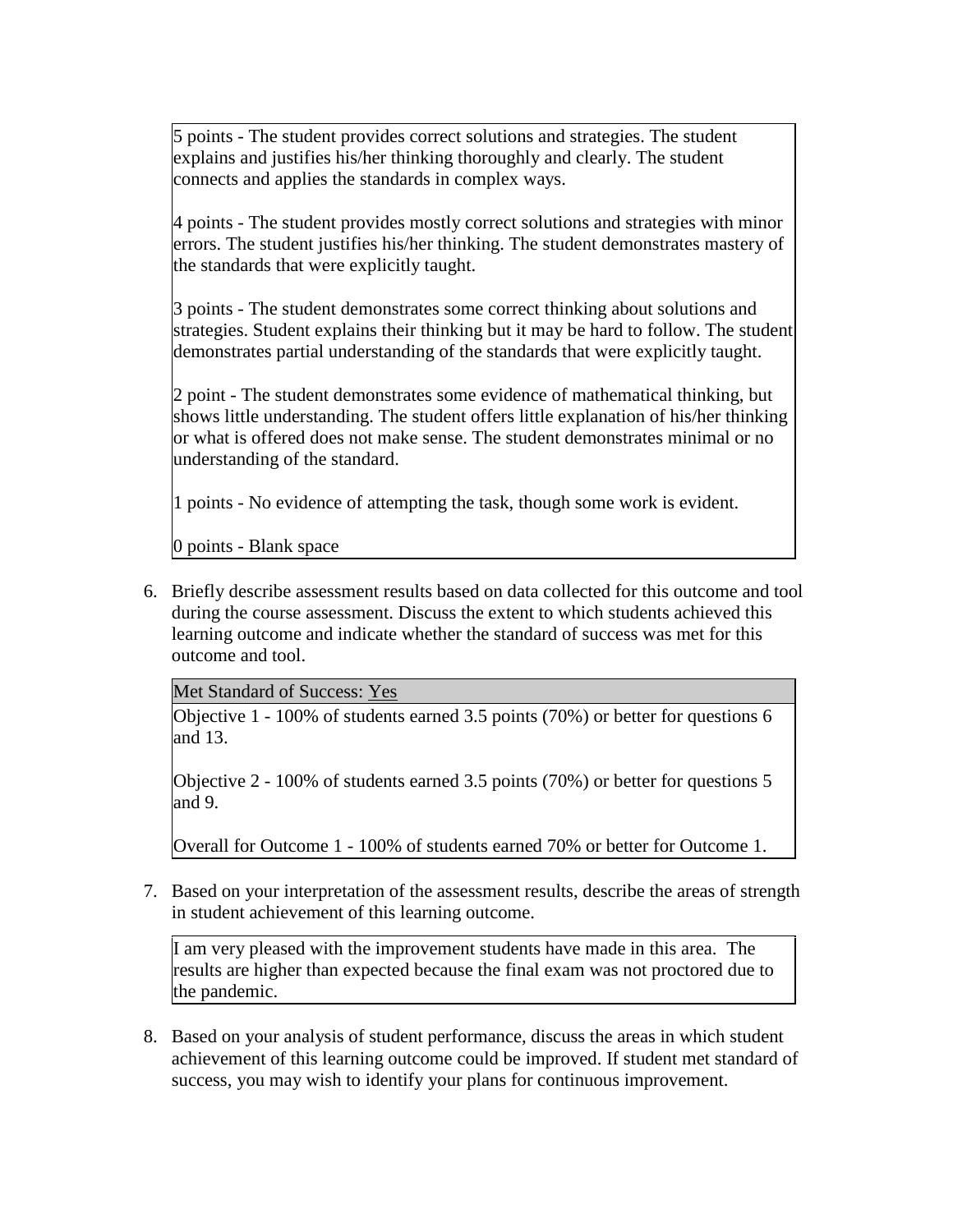I am planning to re-institute proctoring the final exam with the addition of allowing students to use notes/text during the exam. However, this may not occur immediately given the current uptick of COVID-19 cases/deaths at this time.

Outcome 2: Simplify expressions and solve problems involving functions and equations using algebraic concepts.

- Assessment Plan
	- o Assessment Tool: Common departmental exam questions administered to students in all sections
	- o Assessment Date: Winter 2022
	- o Course section(s)/other population: All
	- o Number students to be assessed: All
	- o How the assessment will be scored: Members of the math department will collect and score the questions. A four point rubric will be used to score each question.
	- o Standard of success to be used for this assessment: 70% of students must score at least 70% on the outcome related questions.
	- o Who will score and analyze the data: A committee of department members, led by the course mentor, will score the questions and analyze the data
- 1. Indicate the Semester(s) and year(s) assessment data were collected for this report.

| Fall (indicate years below) below) | Winter (indicate years) | SP/SU (indicate years)<br>below) |
|------------------------------------|-------------------------|----------------------------------|
| 2020                               |                         |                                  |

2. Provide assessment sample size data in the table below.

| # of students enrolled | # of students assessed |
|------------------------|------------------------|
| 192                    | 50                     |

3. If the number of students assessed differs from the number of students enrolled, please explain why all enrolled students were not assessed, e.g. absence, withdrawal, or did not complete activity.

The final exams for all 192 students were numbered. A random number generator was used to select 50 exams.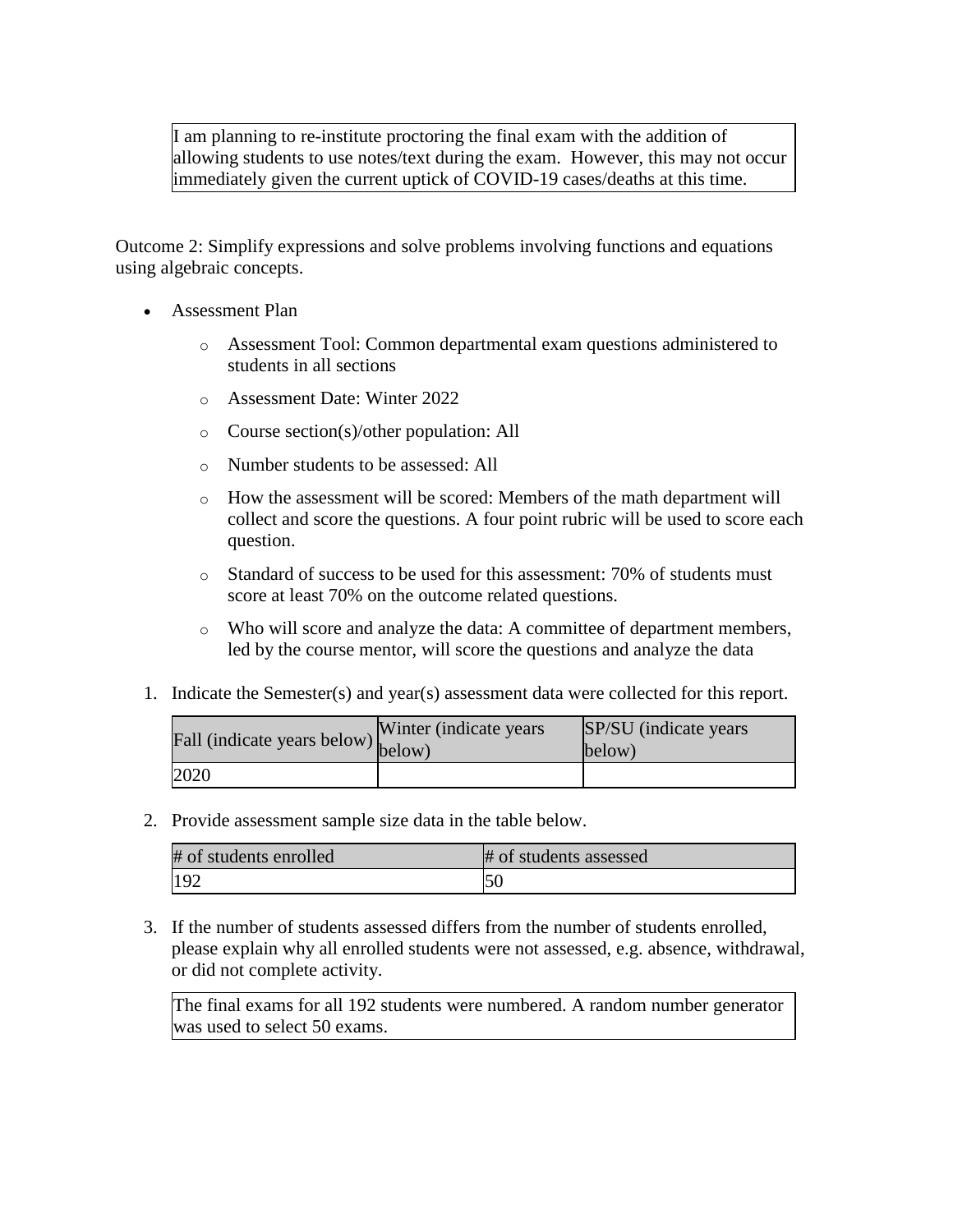4. Describe how students from all populations (day students on campus, DL, MM, evening, extension center sites, etc.) were included in the assessment based on your selection criteria.

The exams sampled were taken across all sections, both virtual classroom and online.

5. Describe the process used to assess this outcome. Include a brief description of this tool and how it was scored.

Students were asked to perform the following tasks: Simplify rational expressions, solve rational equations, simplify radical expressions, solve radical equations, solve quadratic equations, and solve exponential and logarithmic equations.

A 5-point rubric was used to assess this outcome.

5 points - The student provides correct solutions and strategies. The student explains and justifies his/her thinking thoroughly and clearly. The student connects and applies the standards in complex ways.

4 points - The student provides mostly correct solutions and strategies with minor errors. The student justifies his/her thinking. The student demonstrates mastery of the standards that were explicitly taught.

3 points - The student demonstrates some correct thinking about solutions and strategies. Student explains their thinking but it may be hard to follow. The student demonstrates partial understanding of the standards that were explicitly taught.

2 point - The student demonstrates some evidence of mathematical thinking, but shows little understanding. The student offers little explanation of his/her thinking or what is offered does not make sense. The student demonstrates minimal or no understanding of the standard.

1 points - No evidence of attempting the task, though some work is evident.

0 points - Blank space

6. Briefly describe assessment results based on data collected for this outcome and tool during the course assessment. Discuss the extent to which students achieved this learning outcome and indicate whether the standard of success was met for this outcome and tool.

Met Standard of Success: Yes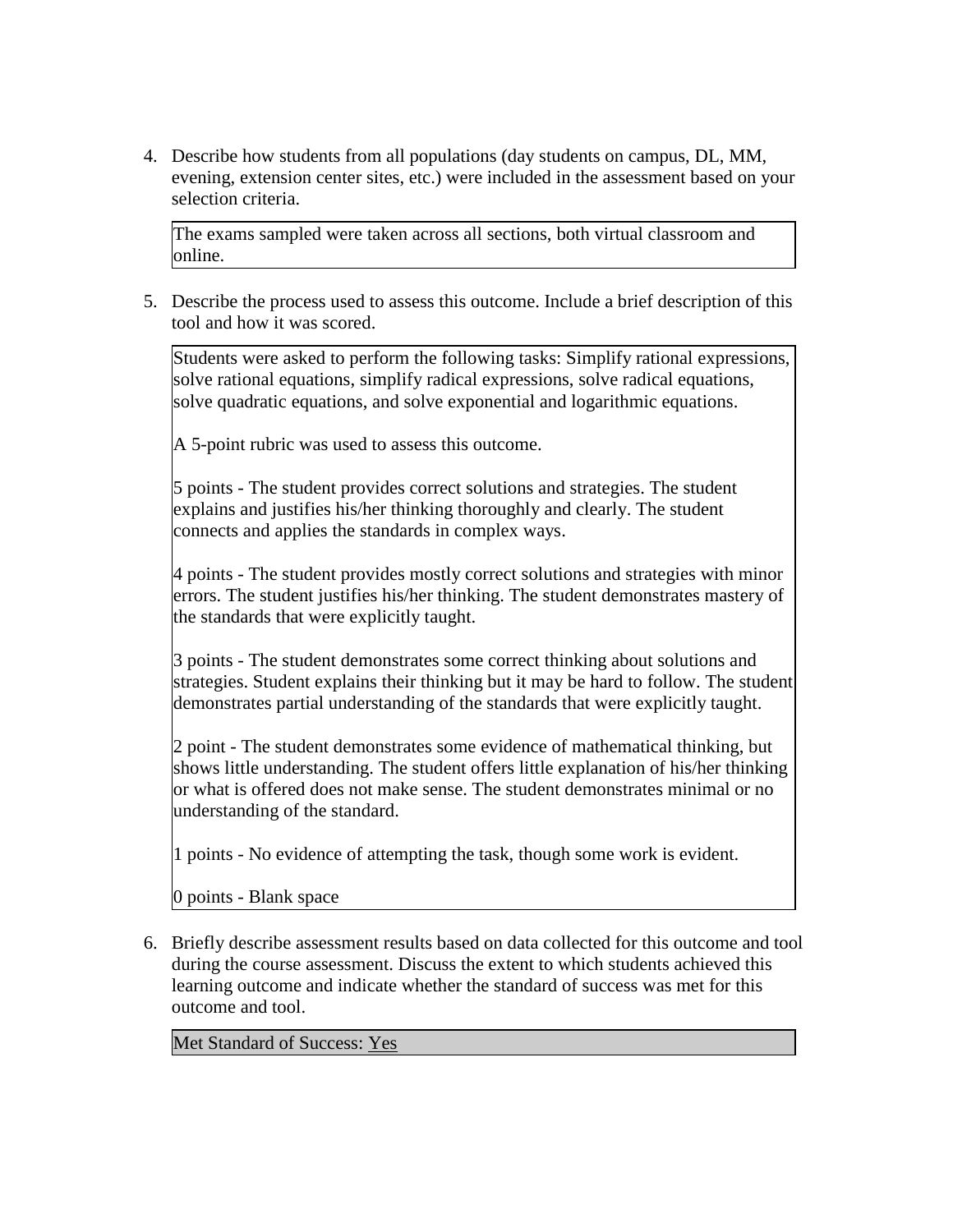Objective 3 - 100% of students earned 3.5 points (70%) or better for questions 3, 8, 14, and 15.

Objective 4 - 94% of students (47/50) earned 3.5 points (70%) or better for questions 1 and 8.

Objective 5 - 94% of students (47/50) earned 3.5 points (70%) or better for questions 1 and 2.

Objective 6 - 96% of students (48/50) earned 3.5 points (70%) or better for questions 4 and 7.

Overall Outcome 2 - 96% of students earned 70% or better for Outcome 2.

7. Based on your interpretation of the assessment results, describe the areas of strength in student achievement of this learning outcome.

I am very pleased with the improvement students have made in this area. The results are higher than expected because the final exam was not proctored due to the pandemic.

8. Based on your analysis of student performance, discuss the areas in which student achievement of this learning outcome could be improved. If student met standard of success, you may wish to identify your plans for continuous improvement.

I am planning to re-institute proctoring the final exam with the addition of allowing students to use notes/text during the exam. However, this may not occur immediately given the current uptick of COVID-19 cases/deaths at this time.

## **III. Course Summary and Intended Changes Based on Assessment Results**

1. Based on the previous report's Intended Change(s) identified in Section I above, please discuss how effective the changes were in improving student learning.

The addition of video tutorials to the homework assignments was a tremendous success. However, the level of success may have been enhanced by administering the final exam as not being proctored.

2. Describe your overall impression of how this course is meeting the needs of students. Did the assessment process bring to light anything about student achievement of learning outcomes that surprised you?

This course is meeting the needs of students. I am happy to see the gap between virtual classroom sections and online sections closing in a positive manner. I am surprised by the dramatic improvement by all students. I think this improvement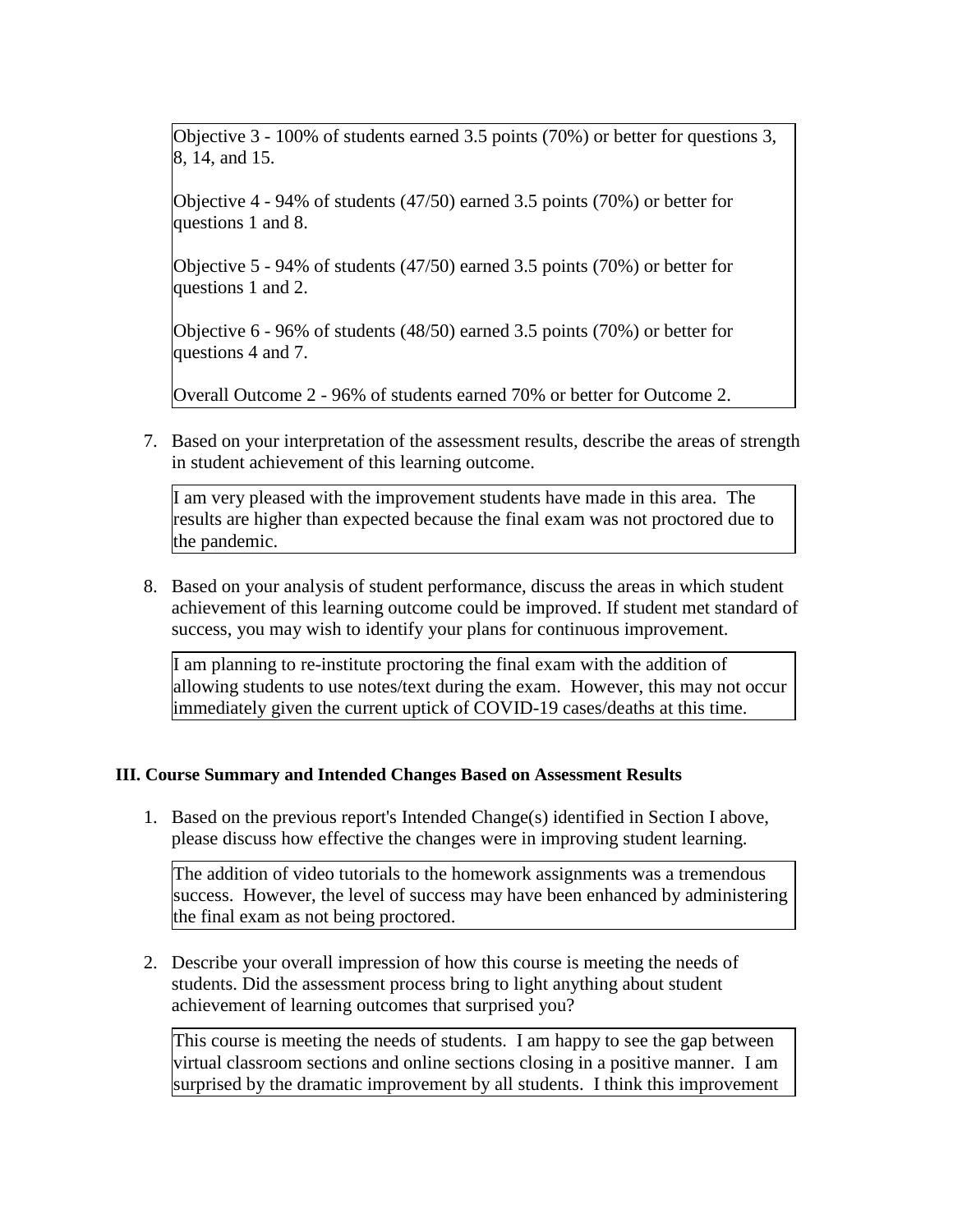is two-fold; video tutorials in the homework and administering the final exam as not being proctored.

3. Describe when and how this information, including the action plan, was or will be shared with Departmental Faculty.

I plan to share these assessment results, including the action plan, to my department during the Fall 2021 In-service.

4.

Intended Change(s)

| <b>Intended Change</b> | Description of the<br>change                                                                     | Rationale                                                                                                                                                                                                                                                                                                                                                                                                                         | Implementation<br>Date |
|------------------------|--------------------------------------------------------------------------------------------------|-----------------------------------------------------------------------------------------------------------------------------------------------------------------------------------------------------------------------------------------------------------------------------------------------------------------------------------------------------------------------------------------------------------------------------------|------------------------|
| <b>Assessment Tool</b> | A random sample of<br>all students from all<br>sections will be<br>used to assess the<br>course. | Statistically, the<br>population of the<br>course is large<br>enough to satisfy<br>the use of a random<br>sample of more than<br>30 students to<br>represent the<br>population<br>accurately.                                                                                                                                                                                                                                     | 2020                   |
| <b>Assessment Tool</b> | I plan to proctor the end their<br>final exam and<br>allow the students<br>to use notes/text.    | This course is both<br>a gateway course<br>and terminal course<br>depending on a<br>student's academic<br>and vocational<br>goals. For those<br>students who are<br>using this course to<br>mathematical<br>studies, a proctored<br>final exam allowing<br>notes and/or use of<br>the textbook more<br>than support their<br>academic and<br>vocational<br>goals. Students<br>intending to<br>continue through<br>the mathematics | 2020                   |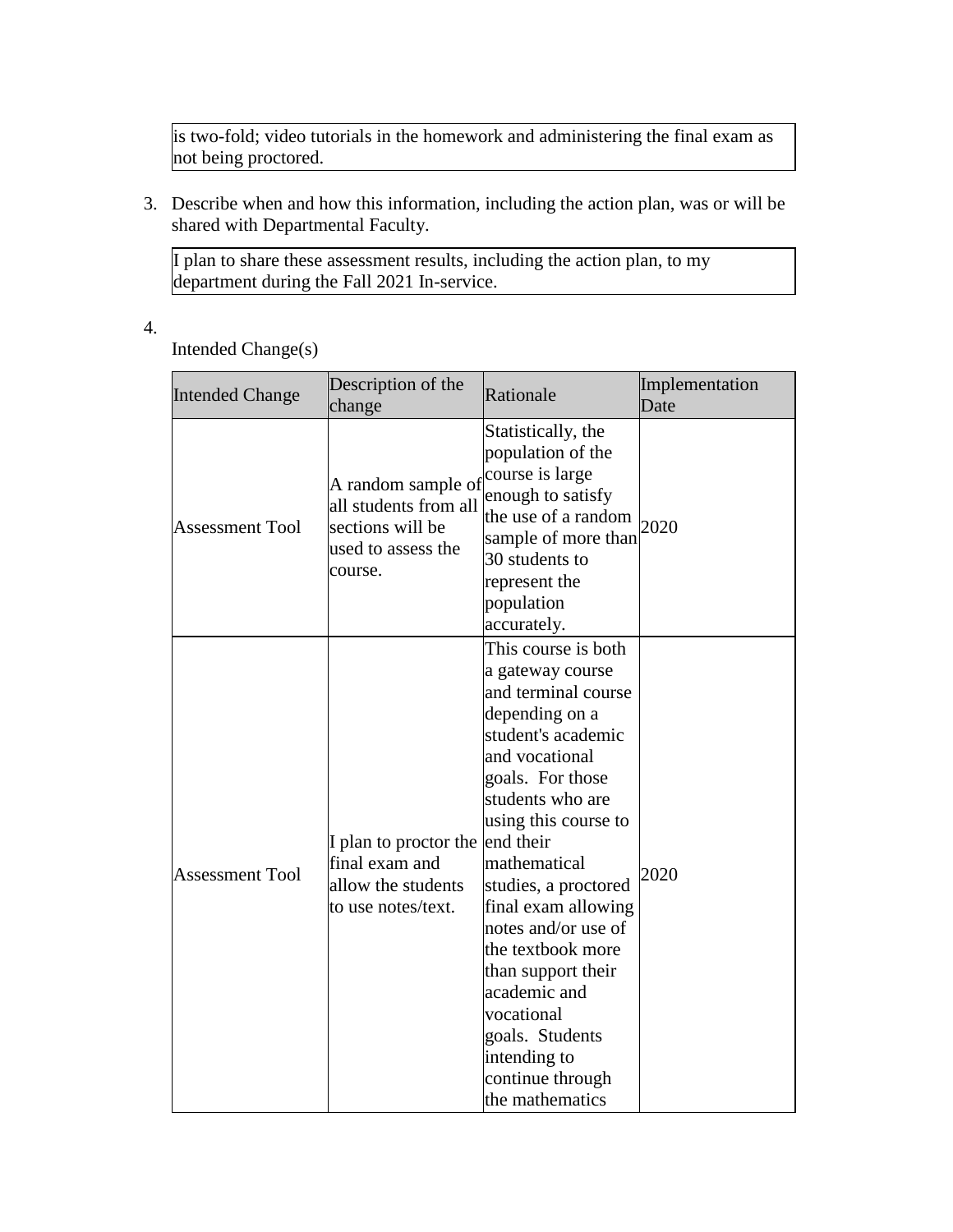| series will also be<br>supported given<br>their continued |  |
|-----------------------------------------------------------|--|
| study in the<br>discipline.                               |  |

5. Is there anything that you would like to mention that was not already captured?

6.

# **III. Attached Files**

[MTH 169 Assessment Data](documents/MTH%20169%20Assessment%20Data.xlsx) [Rubric](documents/Rubric%20(Truncated%20Version)%20MTH%20169%20Assessment%20SpSu%202021.pdf)

| <b>Faculty/Preparer:</b>                       | Brenda Foster Date: 08/28/2021  |                           |
|------------------------------------------------|---------------------------------|---------------------------|
| <b>Department Chair:</b>                       | Lawrence David Date: 08/31/2021 |                           |
| Dean:                                          | Victor Vega                     | <b>Date:</b> $09/13/2021$ |
| <b>Assessment Committee Chair: Shawn Deron</b> |                                 | <b>Date:</b> $10/30/2021$ |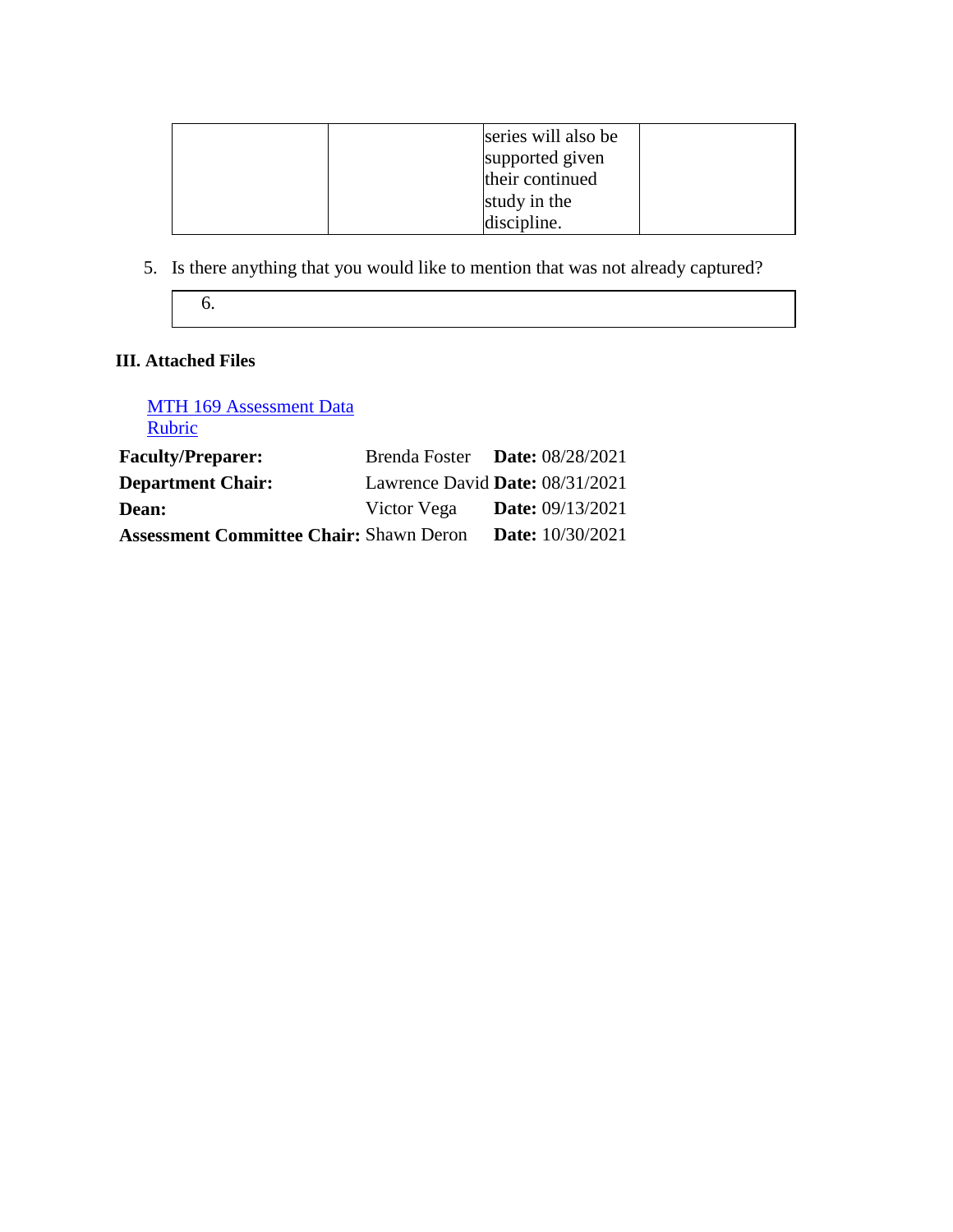**Course Assessment Report Washtenaw Community College**

| Discipline                            | Course Number                        | Title                                       |
|---------------------------------------|--------------------------------------|---------------------------------------------|
| Mathematics                           | 169                                  | MTH 169 08/06/2019-<br>Intermediate Algebra |
| Division                              | Department                           | <b>Faculty Preparer</b>                     |
| Math, Science and<br>Engineering Tech | Math & Engineering<br><b>Studies</b> | <b>Brenda Foster</b>                        |
| Date of Last Filed Assessment Report  |                                      | 10/19/2017                                  |

## **I. Review previous assessment reports submitted for this course and provide the following information.**

1. Was this course previously assessed and if so, when?

| Yes              |  |  |
|------------------|--|--|
| <b>July 2017</b> |  |  |

2. Briefly describe the results of previous assessment report(s).

Students met the course standards.

3. Briefly describe the Action Plan/Intended Changes from the previous report(s), when and how changes were implemented.

No changes were intended.

#### **II. Assessment Results per Student Learning Outcome**

Outcome 1: Sketch and transform accurate graphs of quadratic, rational, radical, exponential and logarithmic functions.

- Assessment Plan
	- o Assessment Tool: Common departmental exam questions administered to students in all sections
	- o Assessment Date: Fall 2020
	- o Course section(s)/other population: All
	- o Number students to be assessed: All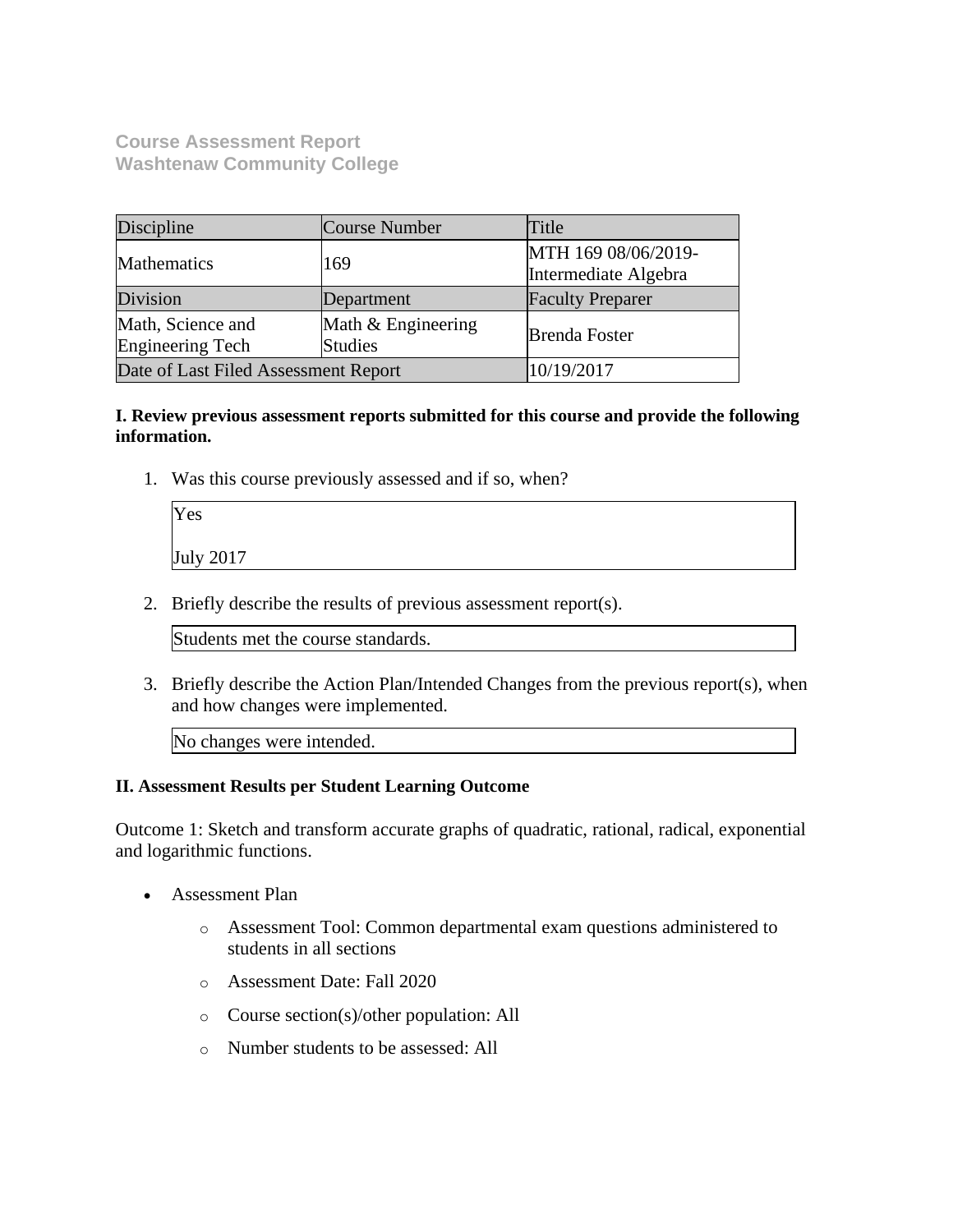- o How the assessment will be scored: Members of the math department will collect and score the questions. A four point rubric will be used to score each question.
- o Standard of success to be used for this assessment: 70% of students must score at least 70% on the questions
- o Who will score and analyze the data: A committee of department members, led by the course mentor, will score the questions and analyze the data
- 1. Indicate the Semester(s) and year(s) assessment data were collected for this report.

| Fall (indicate years below) below) | Winter (indicate years) | SP/SU (indicate years)<br>below) |
|------------------------------------|-------------------------|----------------------------------|
|                                    | 2019                    |                                  |

2. Provide assessment sample size data in the table below.

| # of students enrolled | # of students assessed |
|------------------------|------------------------|
| 212                    | 60                     |

3. If the number of students assessed differs from the number of students enrolled, please explain why all enrolled students were not assessed, e.g. absence, withdrawal, or did not complete activity.

Sampling Using a Random Number Generator

Exams from all 212 students were numbered. A random number generator was used to random select 60 students for the assessment process. The 212 students are across all sections, both face-to-face and online.

4. Describe how students from all populations (day students on campus, DL, MM, evening, extension center sites, etc.) were included in the assessment based on your selection criteria.

Sampling Using a Random Number Generator

Exams from all 212 students were numbered. A random number generator was used to random select 60 students for the assessment process. The 212 students are across all sections, both face-to-face and online.

5. Describe the process used to assess this outcome. Include a brief description of this tool and how it was scored.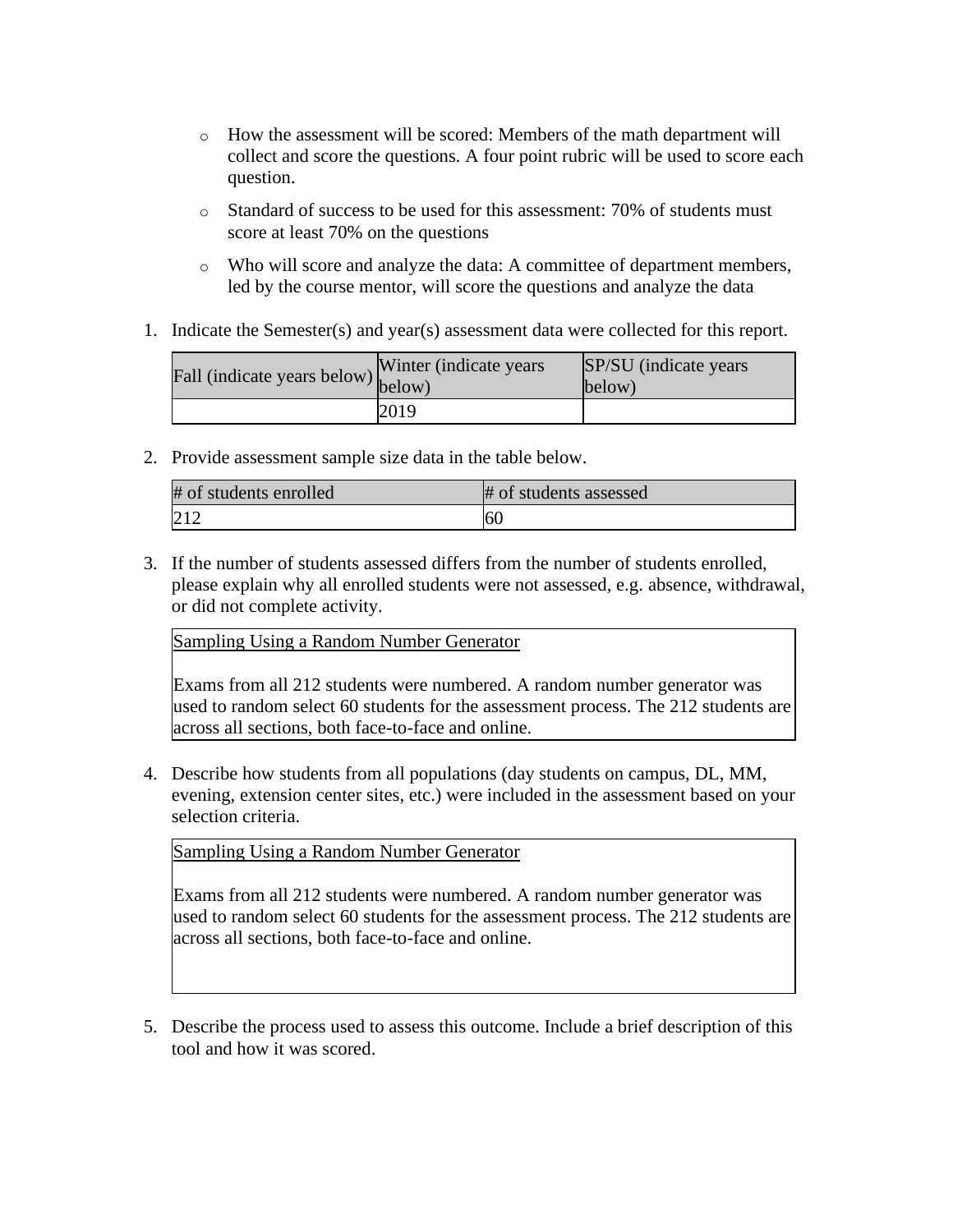Students were asked to perform the following tasks: Simplify rational expressions, solve rational equations, simplify radical expressions, solve radical equations, solve quadratic equations, and solve exponential and logarithmic equations.

A 5-point rubric was used to assess this outcome.

5 points - The student provides correct solutions and strategies. The student explains and justifies his/her thinking thoroughly and clearly. The student connects and applies the standards in complex ways.

4 points - The student provides mostly correct solutions and strategies with minor errors. The student justifies his/her thinking. The student demonstrates mastery of the standards that were explicitly taught.

3 points - The student demonstrates some correct thinking about solutions and strategies. Student explains their thinking but it may be hard to follow. The student demonstrates partial understanding of the standards that were explicitly taught.

2 point - The student demonstrates some evidence of mathematical thinking, but shows little understanding. The student offers little explanation of his/her thinking or what is offered does not make sense. The student demonstrates minimal or no understanding of the standard.

1 points - No evidence of attempting the task, though some work is evident.

0 points - Blank space

6. Briefly describe assessment results based on data collected for this outcome and tool during the course assessment. Discuss the extent to which students achieved this learning outcome and indicate whether the standard of success was met for this outcome and tool.

Met Standard of Success: No

Question 6 - 78% of students scored 4 points (80%) or better.

Question 9f - 70% of students scored 4 points (80%) or better.

Question 13 - 72% of students scored 4 points (80%) or better.

Overall, 67% of students scored 70% or better for Outcome 1.

7. Based on your interpretation of the assessment results, describe the areas of strength in student achievement of this learning outcome.

There was improvement for this outcome question-wise. Overall, students are understanding the family of functions and their transformations in the plane.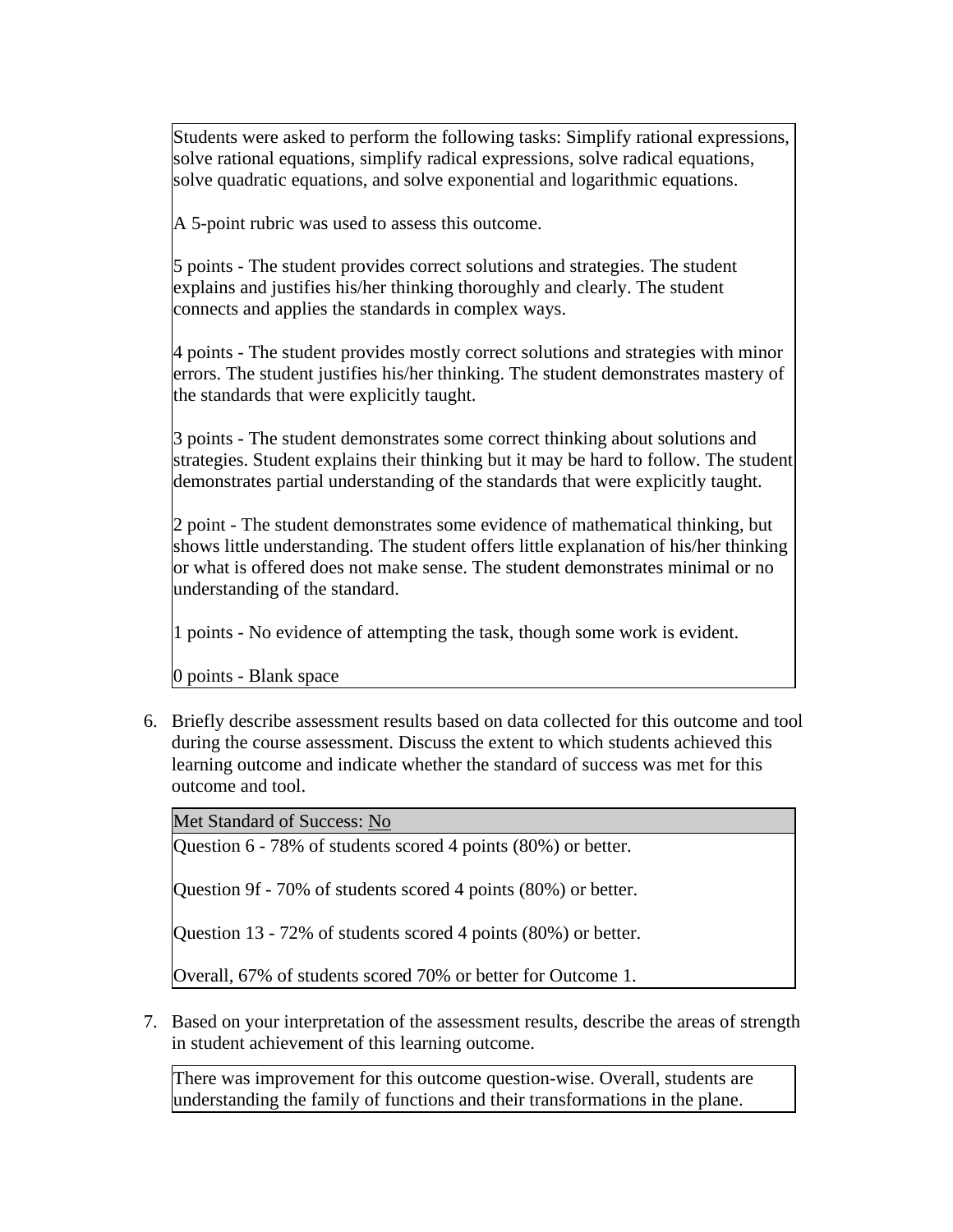8. Based on your analysis of student performance, discuss the areas in which student achievement of this learning outcome could be improved. If student met standard of success, you may wish to identify your plans for continuous improvement.

More emphasis for this outcome is needed overall for further improvement student-wise. More improvement for online sections is needed. Videos for homework will be added to course across sections; both online and face-to-face.

Outcome 2: Simplify expressions and solve problems involving functions and equations using algebraic concepts.

- Assessment Plan
	- o Assessment Tool: Common departmental exam questions administered to students in all sections
	- o Assessment Date: Fall 2020
	- o Course section(s)/other population: All
	- o Number students to be assessed: All
	- o How the assessment will be scored: Members of the math department will collect and score the questions. A four point rubric will be used to score each question.
	- o Standard of success to be used for this assessment: 70% of students must score at least 70% on the questions
	- o Who will score and analyze the data: A committee of department members, led by the course mentor, will score the questions and analyze the data
- 1. Indicate the Semester(s) and year(s) assessment data were collected for this report.

| Fall (indicate years below) below) | Winter (indicate years) | SP/SU (indicate years)<br>below) |
|------------------------------------|-------------------------|----------------------------------|
|                                    | 2019                    |                                  |

2. Provide assessment sample size data in the table below.

| # of students enrolled | # of students assessed |
|------------------------|------------------------|
| $\sqrt{21}$            | 60                     |

3. If the number of students assessed differs from the number of students enrolled, please explain why all enrolled students were not assessed, e.g. absence, withdrawal, or did not complete activity.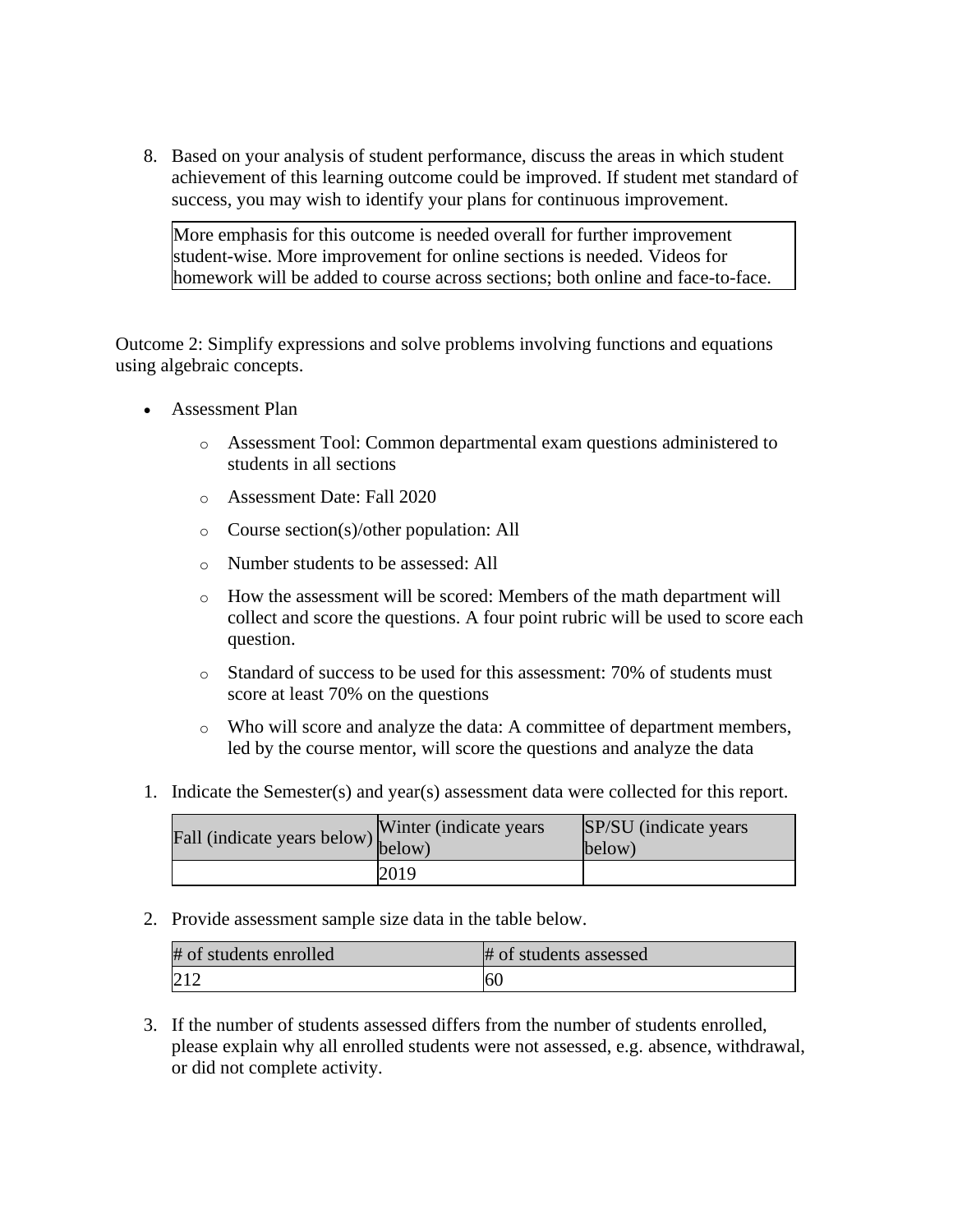Sampling Using a Random Number Generator

The final exams for all 212 students were numbered. A random number generator was used to select 60 exams. The exams sampled were taken across all sections, both face-to-face and online.

4. Describe how students from all populations (day students on campus, DL, MM, evening, extension center sites, etc.) were included in the assessment based on your selection criteria.

Sampling Using a Random Number Generator

The final exams for all 212 students were numbered. A random number generator was used to select 60 exams. The exams sampled were taken across all sections, both face-to-face and online.

5. Describe the process used to assess this outcome. Include a brief description of this tool and how it was scored.

Students were asked to perform the following tasks: Simplify rational expressions, solve rational equations, simplify radical expressions, solve radical equations, solve quadratic equations, and solve exponential and logarithmic equations.

A 5-point rubric was used to assess this outcome.

5 points - The student provides correct solutions and strategies. The student explains and justifies his/her thinking thoroughly and clearly. The student connects and applies the standards in complex ways.

4 points - The student provides mostly correct solutions and strategies with minor errors. The student justifies his/her thinking. The student demonstrates mastery of the standards that were explicitly taught.

3 points - The student demonstrates some correct thinking about solutions and strategies. Student explains their thinking but it may be hard to follow. The student demonstrates partial understanding of the standards that were explicitly taught.

2 point - The student demonstrates some evidence of mathematical thinking, but shows little understanding. The student offers little explanation of his/her thinking or what is offered does not make sense. The student demonstrates minimal or no understanding of the standard.

1 points - No evidence of attempting the task, though some work is evident.

0 points - Blank space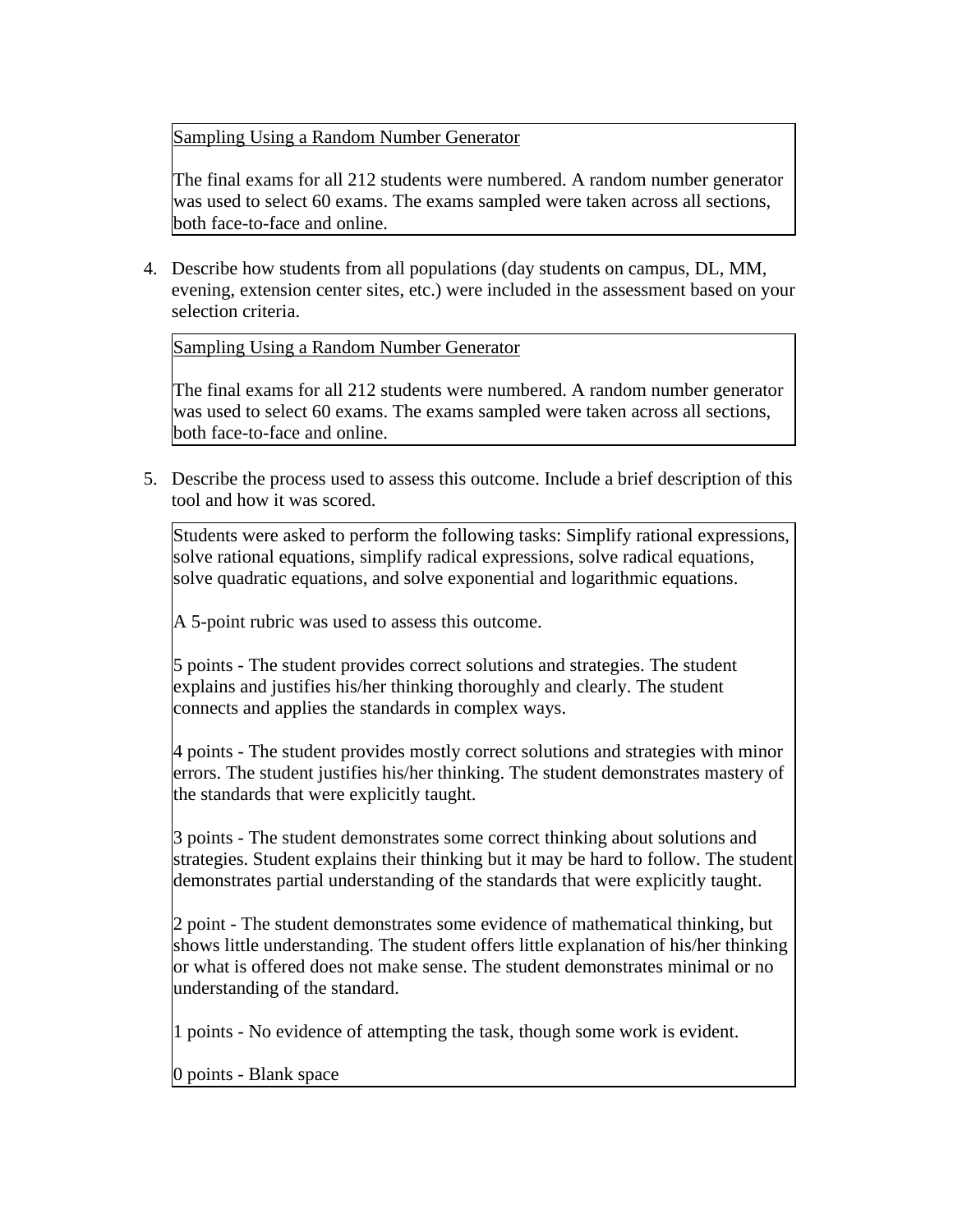6. Briefly describe assessment results based on data collected for this outcome and tool during the course assessment. Discuss the extent to which students achieved this learning outcome and indicate whether the standard of success was met for this outcome and tool.

Met Standard of Success: No

Question 3 - 88% of students earned 4 points (80%) or better.

Question 4 - 72% of students earned 4 points (80%) or better.

Question 5 - 52% of students earned 4 points (80%) or better.

Question 8 - 96% of students earned 4 points (80%) or better.

Question 9a - 74% of students earned 4 points (80%) or better.

Question 14 - 87% of students earned 4 points (80%) or better.

Question 15 - 92% of students earned 4 points (80%) or better.

Overall Outcome 2 - 62% of students earned 70% or better for Outcome 2.

7. Based on your interpretation of the assessment results, describe the areas of strength in student achievement of this learning outcome.

Students are doing very well in most areas for this outcome. I am pleased with the results.

8. Based on your analysis of student performance, discuss the areas in which student achievement of this learning outcome could be improved. If student met standard of success, you may wish to identify your plans for continuous improvement.

Standards were not met for this outcome. More improvement in factoring is always desirable. Videos will be included in homework assignments.

#### **III. Course Summary and Intended Changes Based on Assessment Results**

1. Based on the previous report's Intended Change(s) identified in Section I above, please discuss how effective the changes were in improving student learning.

More time and earlier introduction to families of functions was helpful. However, I think a continued discussion of functions and their graphs will increase understanding and retention.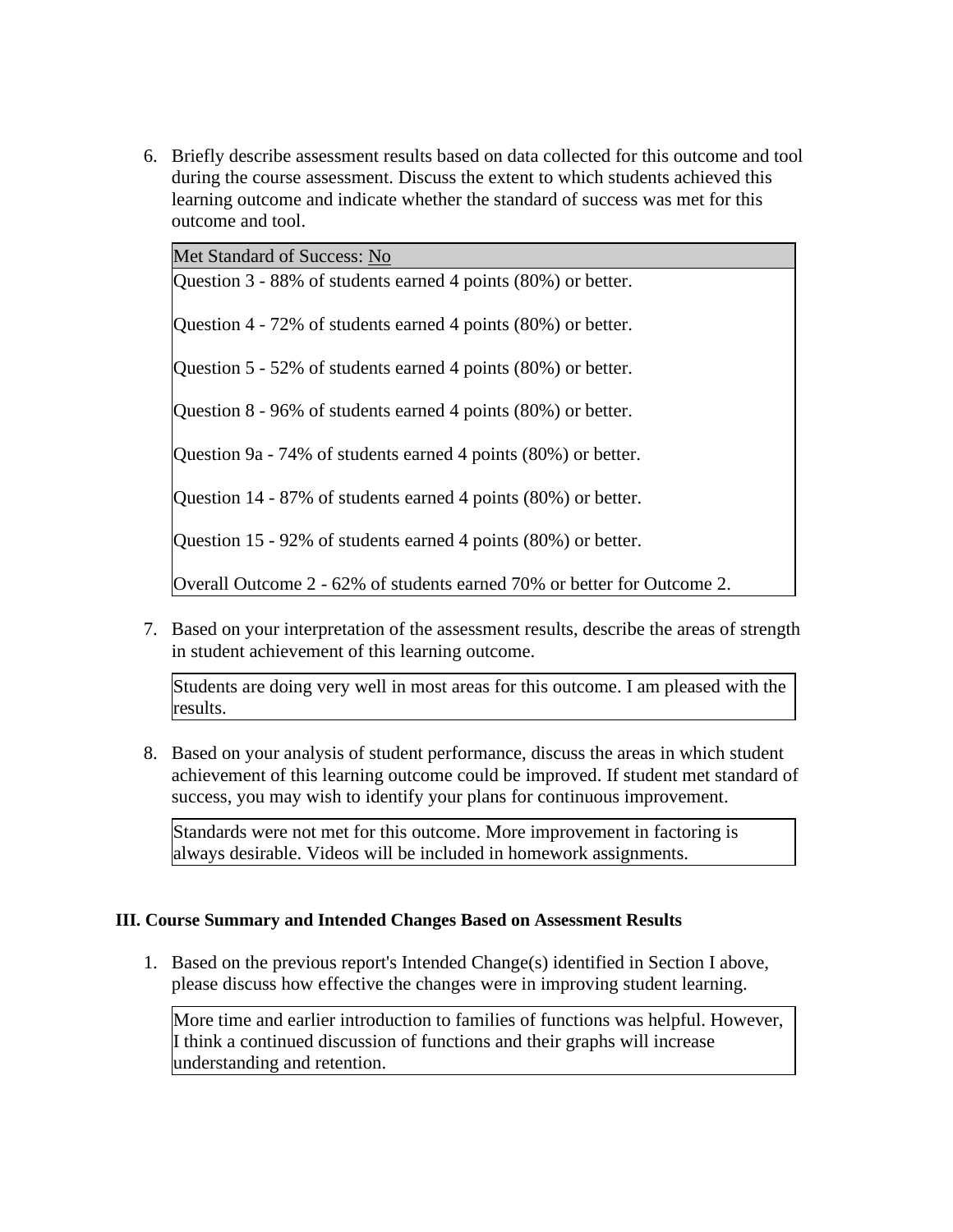2. Describe your overall impression of how this course is meeting the needs of students. Did the assessment process bring to light anything about student achievement of learning outcomes that surprised you?

This course is meeting the needs of the student. Improvement is slow, and students continue to struggle more so in online sections. This is not surprising. I'm hoping that the addition of videos as part of homework assignments will be helpful in the online sections. However, this inclusion will also apply to face-to-face sections.

3. Describe when and how this information, including the action plan, was or will be shared with Departmental Faculty.

I plan to present the assessment results, including the action plan, to my department during Fall 2019 In-service.

4.

Intended Change(s)

| <b>Intended Change</b>                                                             | Description of the<br>change                                                                                                                                                                                                           | Rationale                                                                                                                                                                                                                                                                        | Implementation<br>Date |
|------------------------------------------------------------------------------------|----------------------------------------------------------------------------------------------------------------------------------------------------------------------------------------------------------------------------------------|----------------------------------------------------------------------------------------------------------------------------------------------------------------------------------------------------------------------------------------------------------------------------------|------------------------|
| Course Materials<br>$(e.g. \text{textbooks},$<br>handouts, on-line<br>ancillaries) | Students are using<br><b>Connect Math for</b><br>homework<br>assignments. I will<br>include videos for<br>each homework<br>assignment. These<br>videos will be listed follow through<br>as homework<br>assignments in<br>Connect Math. | I'm hoping that<br>these videos will<br>provide additional<br>"snippets" of<br>information that is<br>specific to the task<br>at hand. I'm<br>encouraged that this 2019<br>will help students<br>when experiencing<br>challenges while<br>completing<br>homework<br>assignments. |                        |

- 5. Is there anything that you would like to mention that was not already captured?
	- 6.

## **III. Attached Files**

[Assessment Data MTH 169 August](documents/Assessment%20Data%20MTH%20169%20August%206,%202019.xlsx) 6, 2019 [Rubric \(Truncated Version\)](documents/Rubric%20(Truncated%20Version)%20MTH%20169%20Assessment%20August%206,%2020191.pdf)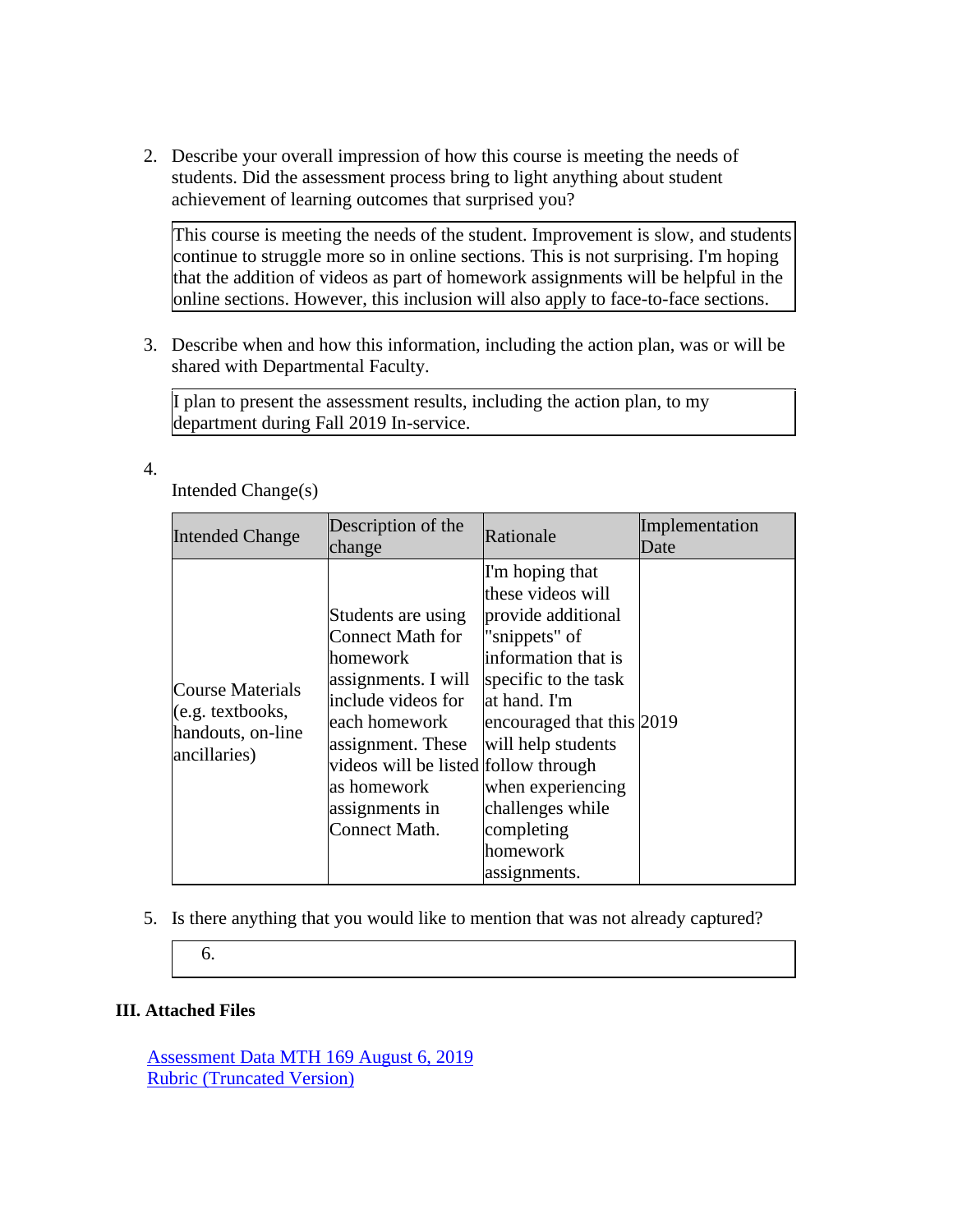| <b>Faculty/Preparer:</b>                       | Brenda Foster Date: $08/14/2019$ |                           |
|------------------------------------------------|----------------------------------|---------------------------|
| <b>Department Chair:</b>                       | Lisa Manoukian Date: 09/19/2019  |                           |
| <b>Dean:</b>                                   | Victor Vega                      | <b>Date:</b> 09/27/2019   |
| <b>Assessment Committee Chair: Shawn Deron</b> |                                  | <b>Date:</b> $08/25/2020$ |

**Course Assessment Report Washtenaw Community College** 

| Discipline                            | Course Number      | Title                                       |
|---------------------------------------|--------------------|---------------------------------------------|
| Mathematics                           | 169                | MTH 169 08/06/2019-<br>Intermediate Algebra |
| Division                              | Department         | <b>Faculty Preparer</b>                     |
| Math, Science and<br>Engineering Tech | <b>Mathematics</b> | <b>Brenda Foster</b>                        |
| Date of Last Filed Assessment Report  |                    | 10/19/2017                                  |

#### **I. Review previous assessment reports submitted for this course and provide the following information.**

1. Was this course previously assessed and if so, when?

| Yes              |  |  |
|------------------|--|--|
| <b>July 2017</b> |  |  |

2. Briefly describe the results of previous assessment report(s).

Students met the course standards.

3. Briefly describe the Action Plan/Intended Changes from the previous report(s), when and how changes were implemented.

No changes were intended.

### **II. Assessment Results per Student Learning Outcome**

Outcome 1: Sketch and transform accurate graphs of quadratic, rational, radical, exponential and logarithmic functions.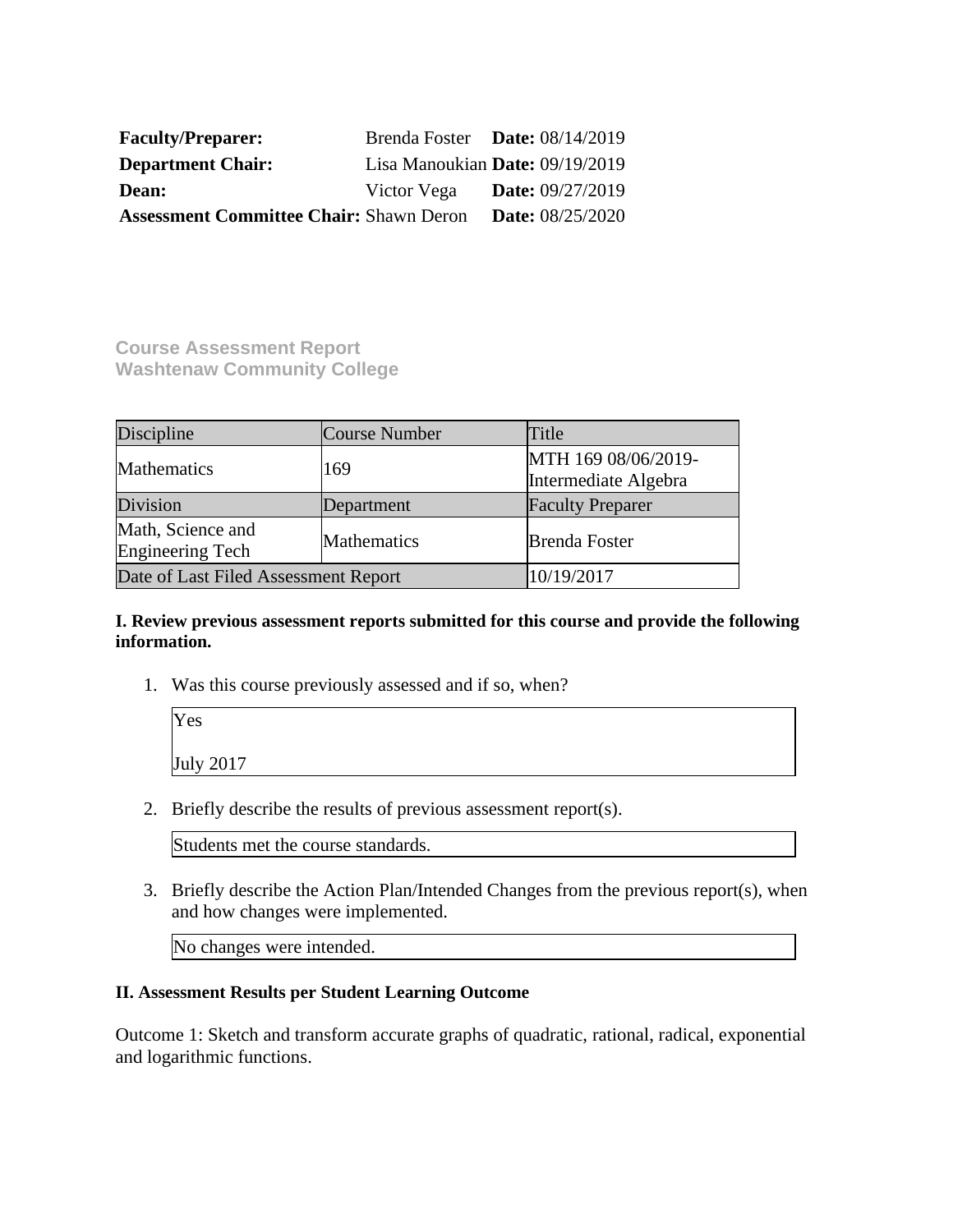- Assessment Plan
	- o Assessment Tool: Common departmental exam questions administered to students in all sections
	- o Assessment Date: Fall 2020
	- o Course section(s)/other population: All
	- o Number students to be assessed: All
	- o How the assessment will be scored: Members of the math department will collect and score the questions. A four point rubric will be used to score each question.
	- o Standard of success to be used for this assessment: 70% of students must score at least 70% on the questions
	- o Who will score and analyze the data: A committee of department members, led by the course mentor, will score the questions and analyze the data
- 1. Indicate the Semester(s) and year(s) assessment data were collected for this report.

| Fall (indicate years below) $\begin{bmatrix} \text{w}\text{m} \\ \text{below} \end{bmatrix}$ | Winter (indicate years) | SP/SU (indicate years)<br>below) |
|----------------------------------------------------------------------------------------------|-------------------------|----------------------------------|
|                                                                                              | 2019                    |                                  |

2. Provide assessment sample size data in the table below.

| # of students enrolled | # of students assessed |
|------------------------|------------------------|
| 212                    | 60                     |

3. If the number of students assessed differs from the number of students enrolled, please explain why all enrolled students were not assessed, e.g. absence, withdrawal, or did not complete activity.

Sampling Using a Random Number Generator

Exams from all 212 students were numbered. A random number generator was used to random select 60 students for the assessment process. The 212 students are across all sections, both face-to-face and online.

4. Describe how students from all populations (day students on campus, DL, MM, evening, extension center sites, etc.) were included in the assessment based on your selection criteria.

Sampling Using a Random Number Generator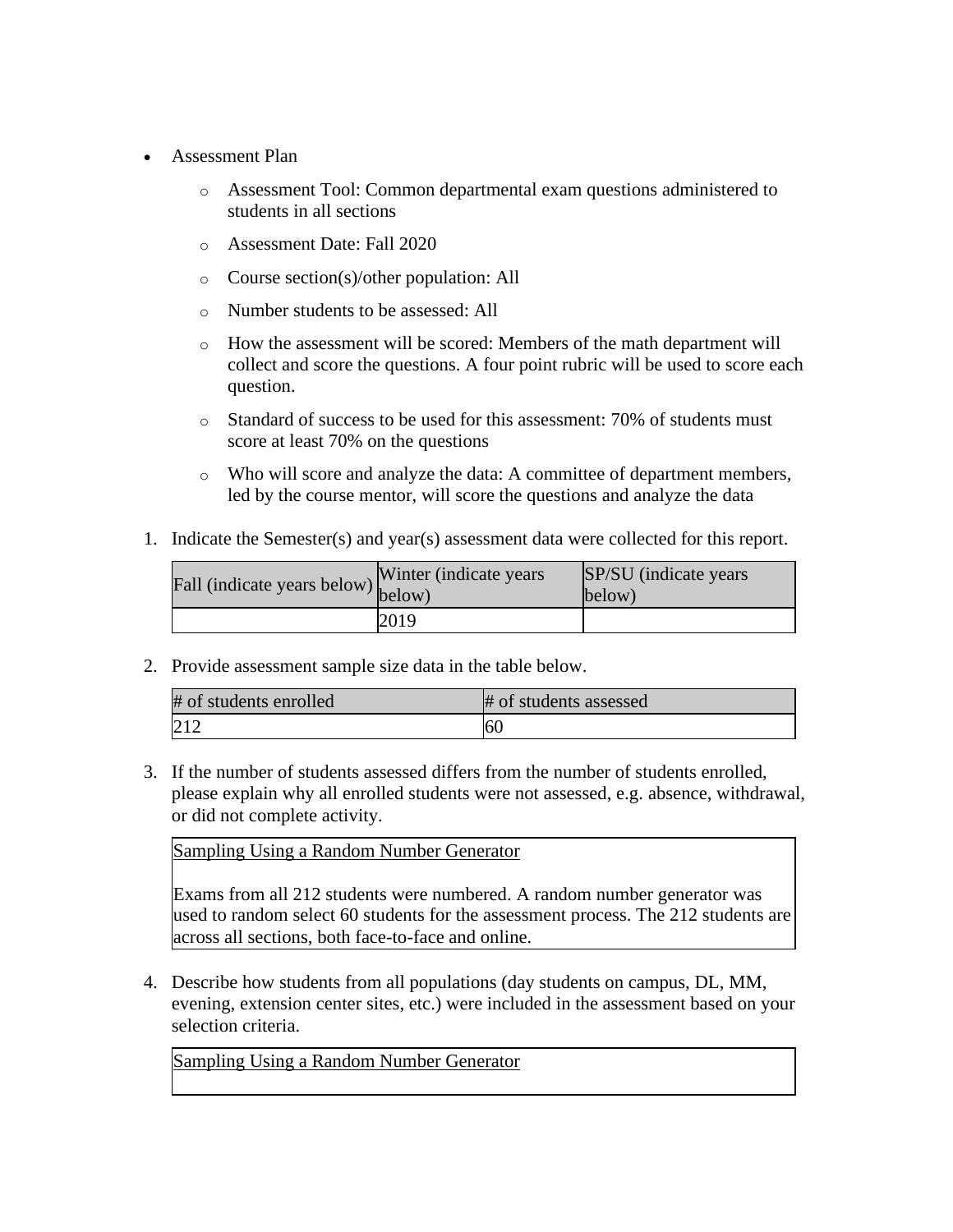Exams from all 212 students were numbered. A random number generator was used to random select 60 students for the assessment process. The 212 students are across all sections, both face-to-face and online.

5. Describe the process used to assess this outcome. Include a brief description of this tool and how it was scored.

Students were asked to perform the following tasks: Simplify rational expressions, solve rational equations, simplify radical expressions, solve radical equations, solve quadratic equations, and solve exponential and logarithmic equations.

A 5-point rubric was used to assess this outcome.

5 points - The student provides correct solutions and strategies. The student explains and justifies his/her thinking thoroughly and clearly. The student connects and applies the standards in complex ways.

4 points - The student provides mostly correct solutions and strategies with minor errors. The student justifies his/her thinking. The student demonstrates mastery of the standards that were explicitly taught.

3 points - The student demonstrates some correct thinking about solutions and strategies. Student explains their thinking but it may be hard to follow. The student demonstrates partial understanding of the standards that were explicitly taught.

2 point - The student demonstrates some evidence of mathematical thinking, but shows little understanding. The student offers little explanation of his/her thinking or what is offered does not make sense. The student demonstrates minimal or no understanding of the standard.

1 points - No evidence of attempting the task, though some work is evident.

0 points - Blank space

6. Briefly describe assessment results based on data collected for this outcome and tool during the course assessment. Discuss the extent to which students achieved this learning outcome and indicate whether the standard of success was met for this outcome and tool.

Met Standard of Success: No

Question 6 - 78% of students scored 4 points (80%) or better.

Question 9f - 70% of students scored 4 points (80%) or better.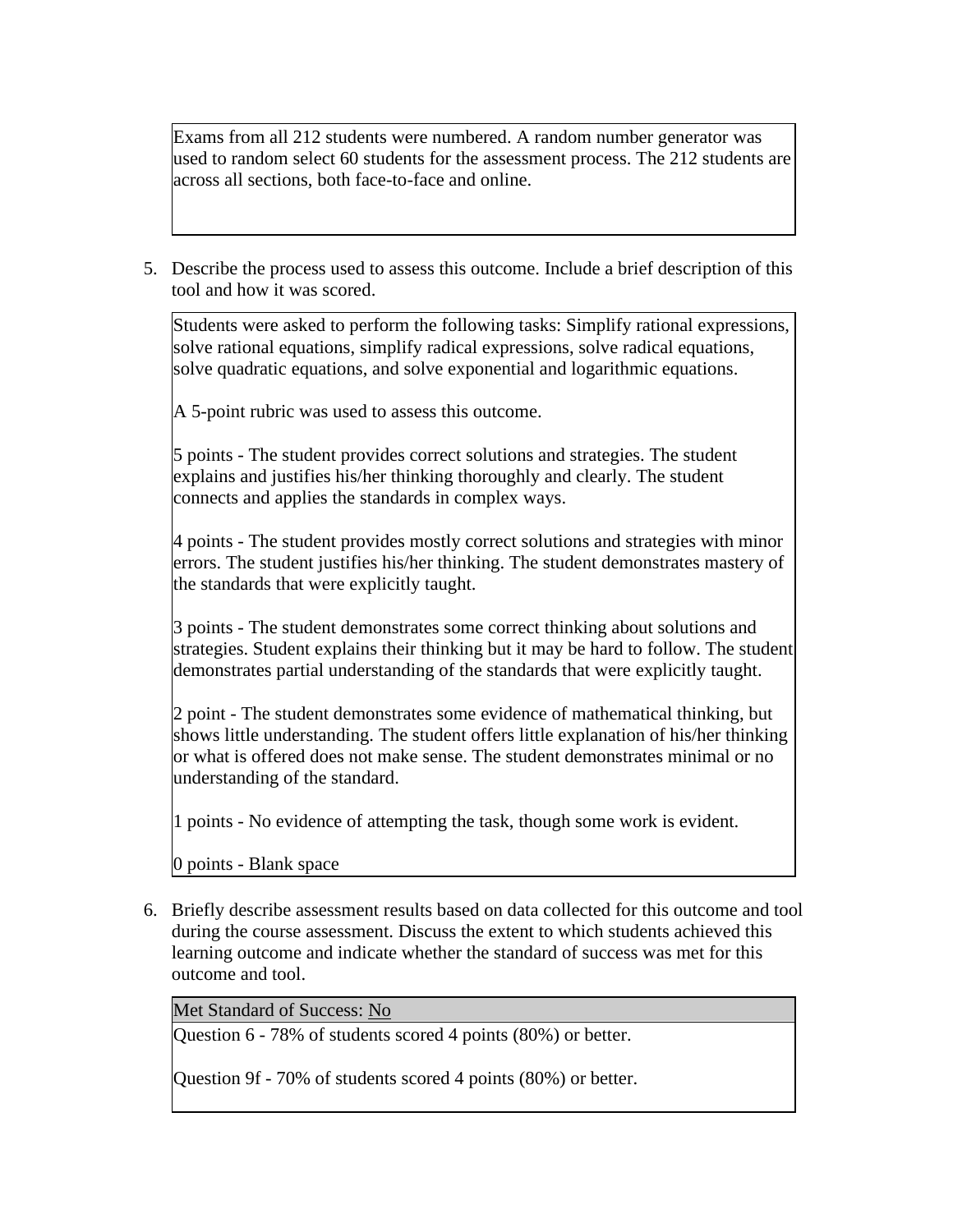Question 13 - 72% of students scored 4 points (80%) or better.

Overall, 67% of students scored 70% or better for Outcome 1.

7. Based on your interpretation of the assessment results, describe the areas of strength in student achievement of this learning outcome.

There was improvement for this outcome question-wise. Overall, students are understanding the family of functions and their transformations in the plane.

8. Based on your analysis of student performance, discuss the areas in which student achievement of this learning outcome could be improved. If student met standard of success, you may wish to identify your plans for continuous improvement.

More emphasis for this outcome is needed overall for further improvement student-wise. More improvement for online sections is needed. Videos for homework will be added to course across sections; both online and face-to-face.

Outcome 2: Simplify expressions and solve problems involving functions and equations using algebraic concepts.

- Assessment Plan
	- o Assessment Tool: Common departmental exam questions administered to students in all sections
	- o Assessment Date: Fall 2020
	- o Course section(s)/other population: All
	- o Number students to be assessed: All
	- o How the assessment will be scored: Members of the math department will collect and score the questions. A four point rubric will be used to score each question.
	- o Standard of success to be used for this assessment: 70% of students must score at least 70% on the questions
	- o Who will score and analyze the data: A committee of department members, led by the course mentor, will score the questions and analyze the data
- 1. Indicate the Semester(s) and year(s) assessment data were collected for this report.

| riall (indicate years below) below) | Winter (indicate years) | SP/SU (indicate years)<br>below) |
|-------------------------------------|-------------------------|----------------------------------|
|                                     | 2019                    |                                  |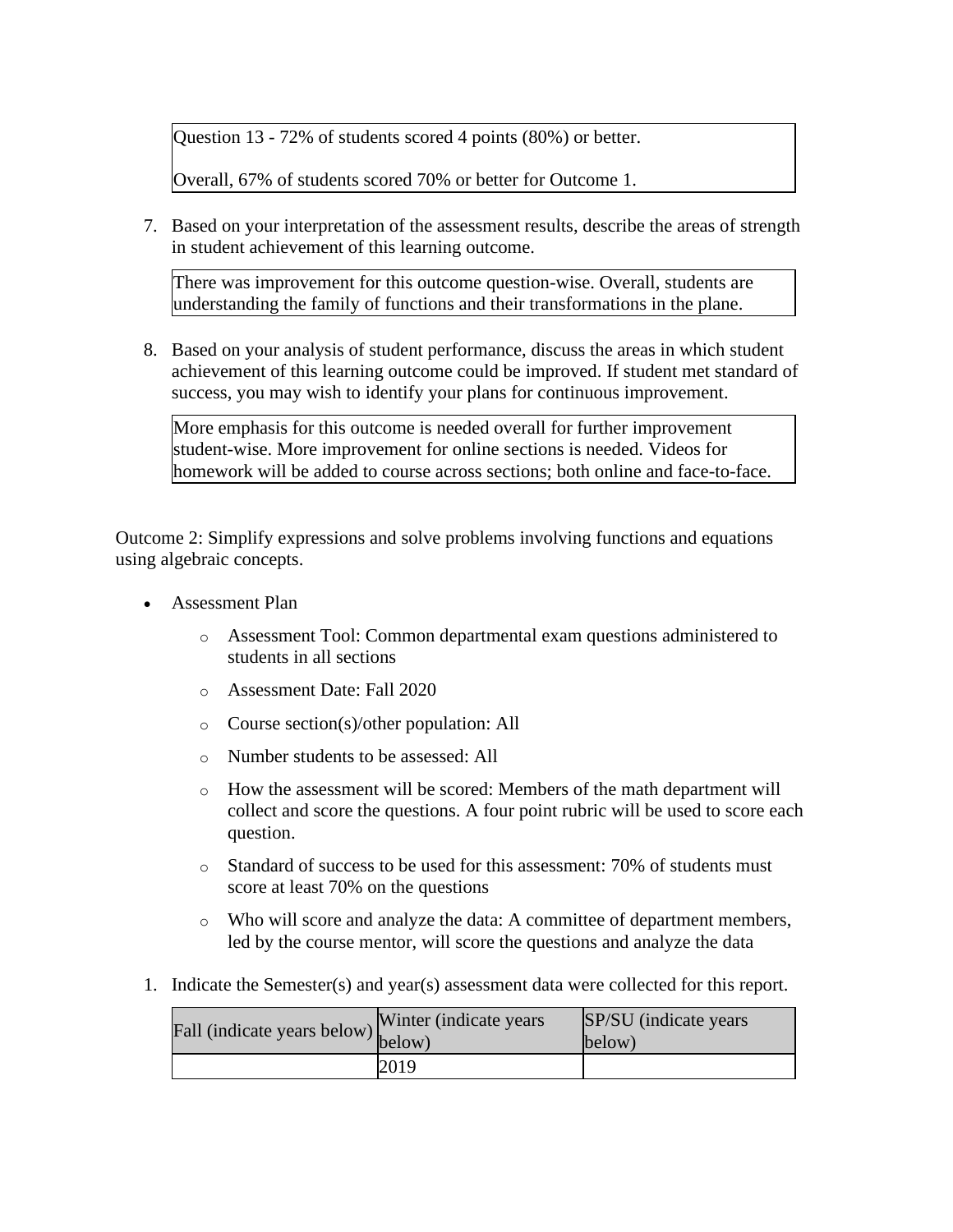2. Provide assessment sample size data in the table below.

| # of students enrolled | # of students assessed |
|------------------------|------------------------|
| 212                    | 60                     |

3. If the number of students assessed differs from the number of students enrolled, please explain why all enrolled students were not assessed, e.g. absence, withdrawal, or did not complete activity.

Sampling Using a Random Number Generator

The final exams for all 212 students were numbered. A random number generator was used to select 60 exams. The exams sampled were taken across all sections, both face-to-face and online.

4. Describe how students from all populations (day students on campus, DL, MM, evening, extension center sites, etc.) were included in the assessment based on your selection criteria.

Sampling Using a Random Number Generator

The final exams for all 212 students were numbered. A random number generator was used to select 60 exams. The exams sampled were taken across all sections, both face-to-face and online.

5. Describe the process used to assess this outcome. Include a brief description of this tool and how it was scored.

Students were asked to perform the following tasks: Simplify rational expressions, solve rational equations, simplify radical expressions, solve radical equations, solve quadratic equations, and solve exponential and logarithmic equations.

A 5-point rubric was used to assess this outcome.

5 points - The student provides correct solutions and strategies. The student explains and justifies his/her thinking thoroughly and clearly. The student connects and applies the standards in complex ways.

4 points - The student provides mostly correct solutions and strategies with minor errors. The student justifies his/her thinking. The student demonstrates mastery of the standards that were explicitly taught.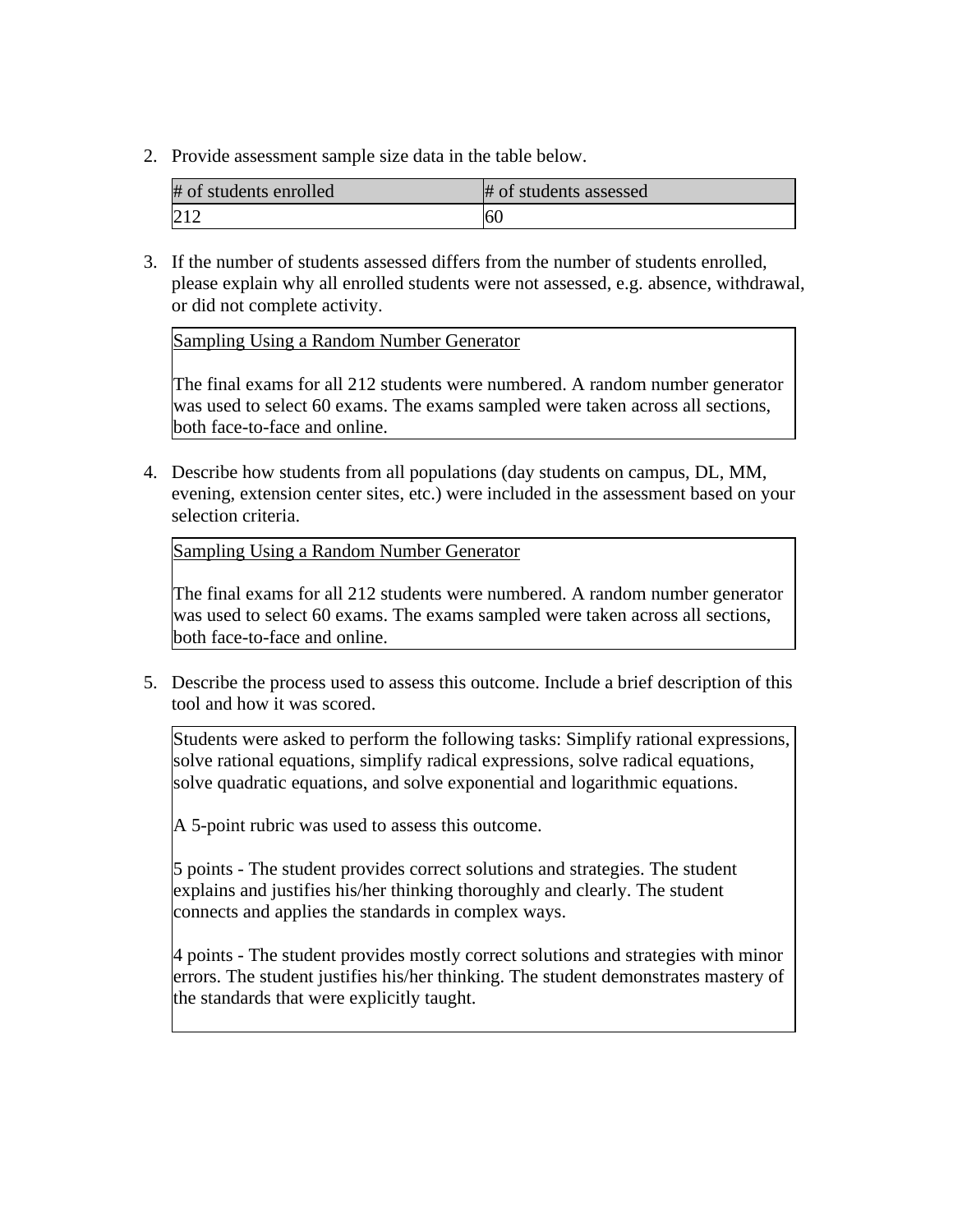3 points - The student demonstrates some correct thinking about solutions and strategies. Student explains their thinking but it may be hard to follow. The student demonstrates partial understanding of the standards that were explicitly taught.

2 point - The student demonstrates some evidence of mathematical thinking, but shows little understanding. The student offers little explanation of his/her thinking or what is offered does not make sense. The student demonstrates minimal or no understanding of the standard.

1 points - No evidence of attempting the task, though some work is evident.

0 points - Blank space

6. Briefly describe assessment results based on data collected for this outcome and tool during the course assessment. Discuss the extent to which students achieved this learning outcome and indicate whether the standard of success was met for this outcome and tool.

Met Standard of Success: No

Question 3 - 88% of students earned 4 points (80%) or better.

Question 4 - 72% of students earned 4 points (80%) or better.

Question 5 - 52% of students earned 4 points (80%) or better.

Question 8 - 96% of students earned 4 points (80%) or better.

Question 9a - 74% of students earned 4 points (80%) or better.

Question 14 - 87% of students earned 4 points (80%) or better.

Question 15 - 92% of students earned 4 points (80%) or better.

Overall Outcome 2 - 62% of students earned 70% or better for Outcome 2.

7. Based on your interpretation of the assessment results, describe the areas of strength in student achievement of this learning outcome.

Students are doing very well in most areas for this outcome. I am pleased with the results.

8. Based on your analysis of student performance, discuss the areas in which student achievement of this learning outcome could be improved. If student met standard of success, you may wish to identify your plans for continuous improvement.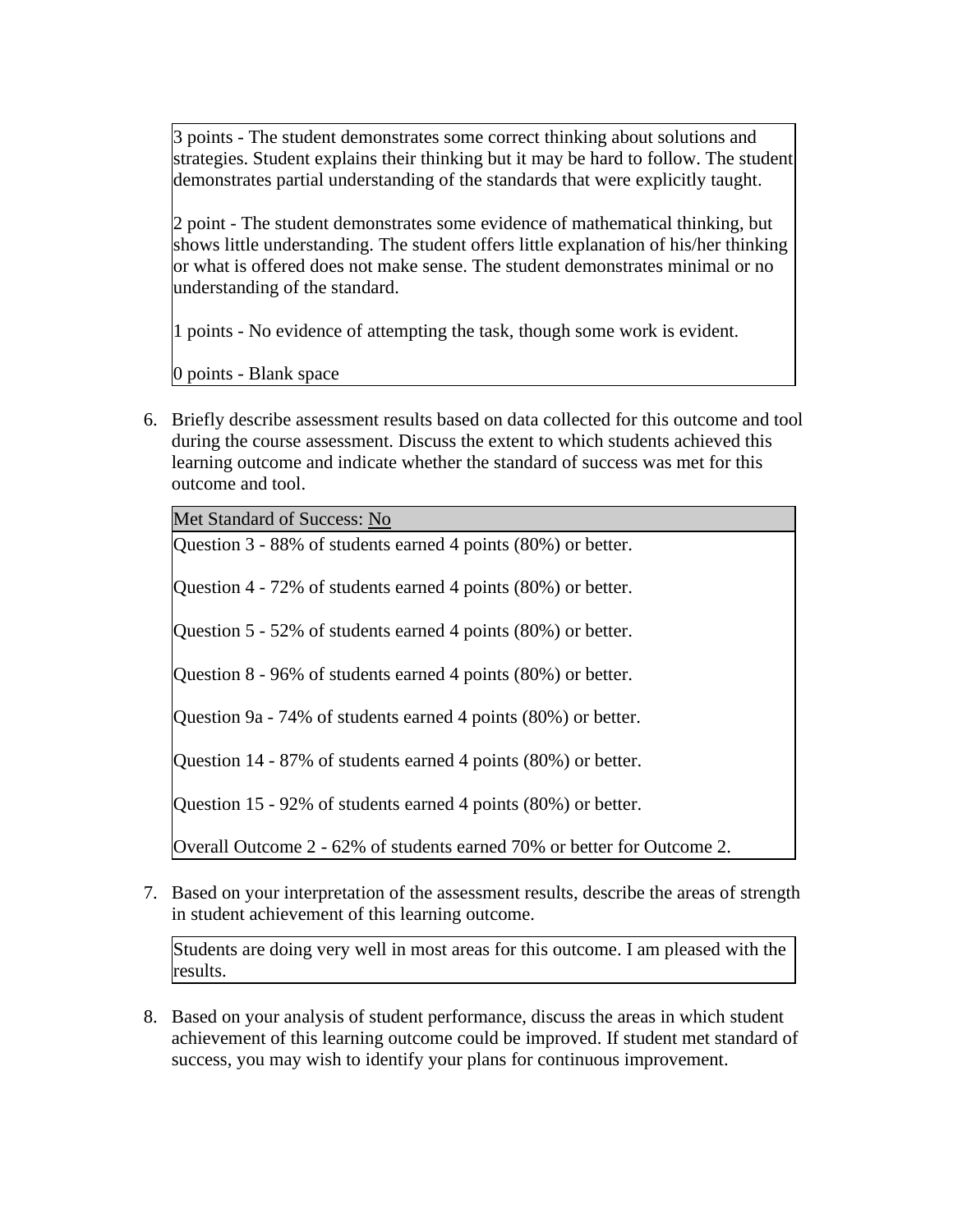Standards were not met for this outcome. More improvement in factoring is always desirable. Videos will be included in homework assignments.

### **III. Course Summary and Intended Changes Based on Assessment Results**

1. Based on the previous report's Intended Change(s) identified in Section I above, please discuss how effective the changes were in improving student learning.

More time and earlier introduction to families of functions was helpful. However, I think a continued discussion of functions and their graphs will increase understanding and retention.

2. Describe your overall impression of how this course is meeting the needs of students. Did the assessment process bring to light anything about student achievement of learning outcomes that surprised you?

This course is meeting the needs of the student. Improvement is slow, and students continue to struggle more so in online sections. This is not surprising. I'm hoping that the addition of videos as part of homework assignments will be helpful in the online sections. However, this inclusion will also apply to face-to-face sections.

3. Describe when and how this information, including the action plan, was or will be shared with Departmental Faculty.

I plan to present the assessment results, including the action plan, to my department during Fall 2019 In-service.

### 4.

Intended Change(s)

| <b>Intended Change</b>                                                             | Description of the<br>change                                                                                                                                                                                                        | Rationale                                                                                                                                                                                                                                    | Implementation<br>Date |
|------------------------------------------------------------------------------------|-------------------------------------------------------------------------------------------------------------------------------------------------------------------------------------------------------------------------------------|----------------------------------------------------------------------------------------------------------------------------------------------------------------------------------------------------------------------------------------------|------------------------|
| Course Materials<br>$(e.g. \text{textbooks},$<br>handouts, on-line<br>ancillaries) | Students are using<br>Connect Math for<br>homework<br>assignments. I will<br>include videos for<br>each homework<br>assignment. These<br>videos will be listed will help students<br>as homework<br>assignments in<br>Connect Math. | I'm hoping that<br>these videos will<br>provide additional<br>"snippets" of<br>information that is<br>specific to the task<br>lat hand. I'm<br>encouraged that this<br>follow through<br>when experiencing<br>challenges while<br>completing | 2019                   |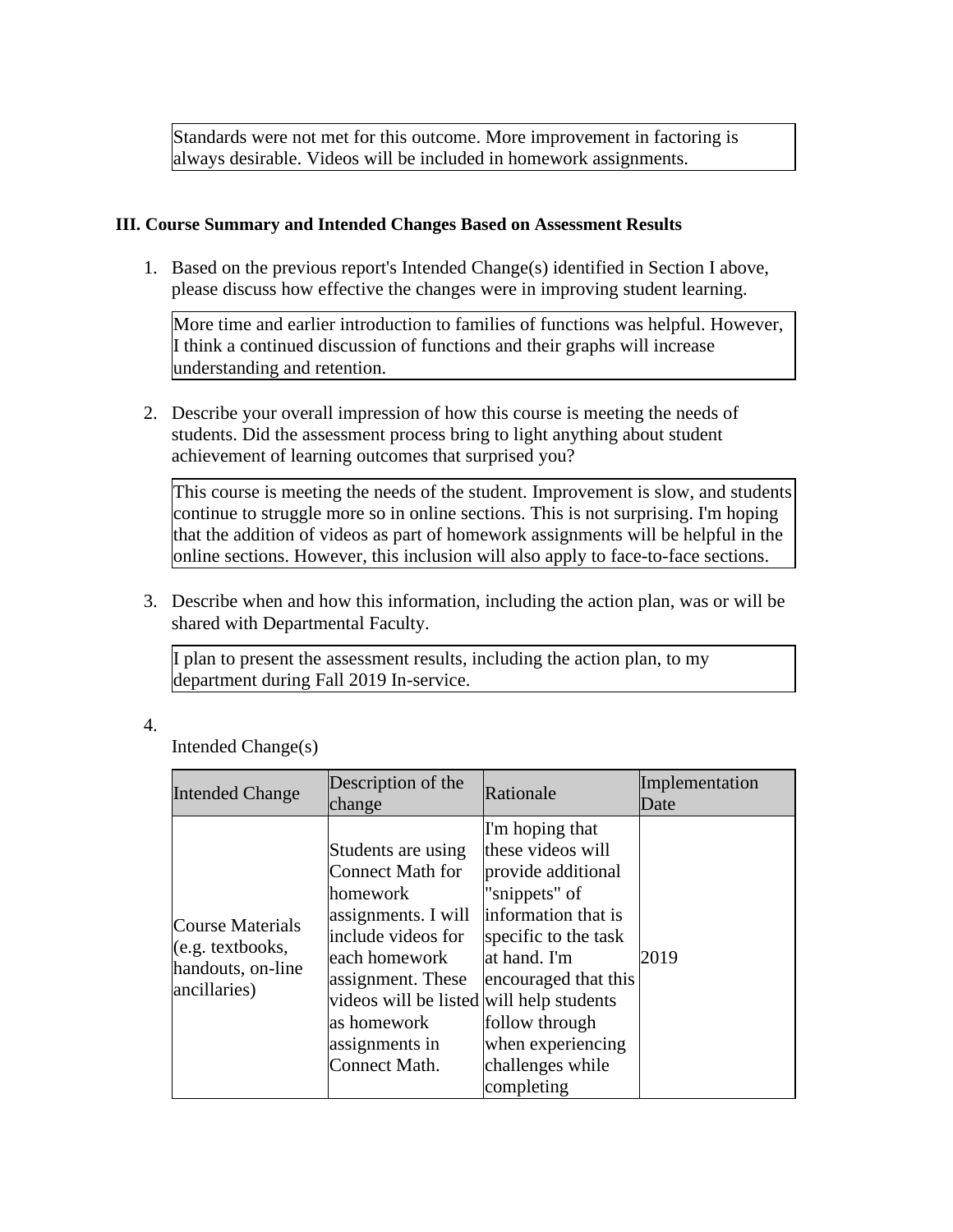| homework     |  |
|--------------|--|
| assignments. |  |

- 5. Is there anything that you would like to mention that was not already captured?
	- 6.

# **III. Attached Files**

[Assessment Data MTH 169 August 6, 2019](documents/Assessment%20Data%20MTH%20169%20August%206,%202019.xlsx) [Rubric \(Truncated Version\)](documents/Rubric%20(Truncated%20Version)%20MTH%20169%20Assessment%20August%206,%2020191.pdf) **Faculty/Preparer:** Brenda Foster **Date:** 08/14/2019 **Department Chair:** Lisa Manoukian **Date:** 09/19/2019

| <b>Dean:</b>                                   | Victor Vega | <b>Date:</b> $09/27/2019$ |
|------------------------------------------------|-------------|---------------------------|
| <b>Assessment Committee Chair: Shawn Deron</b> |             | <b>Date:</b> $08/25/2020$ |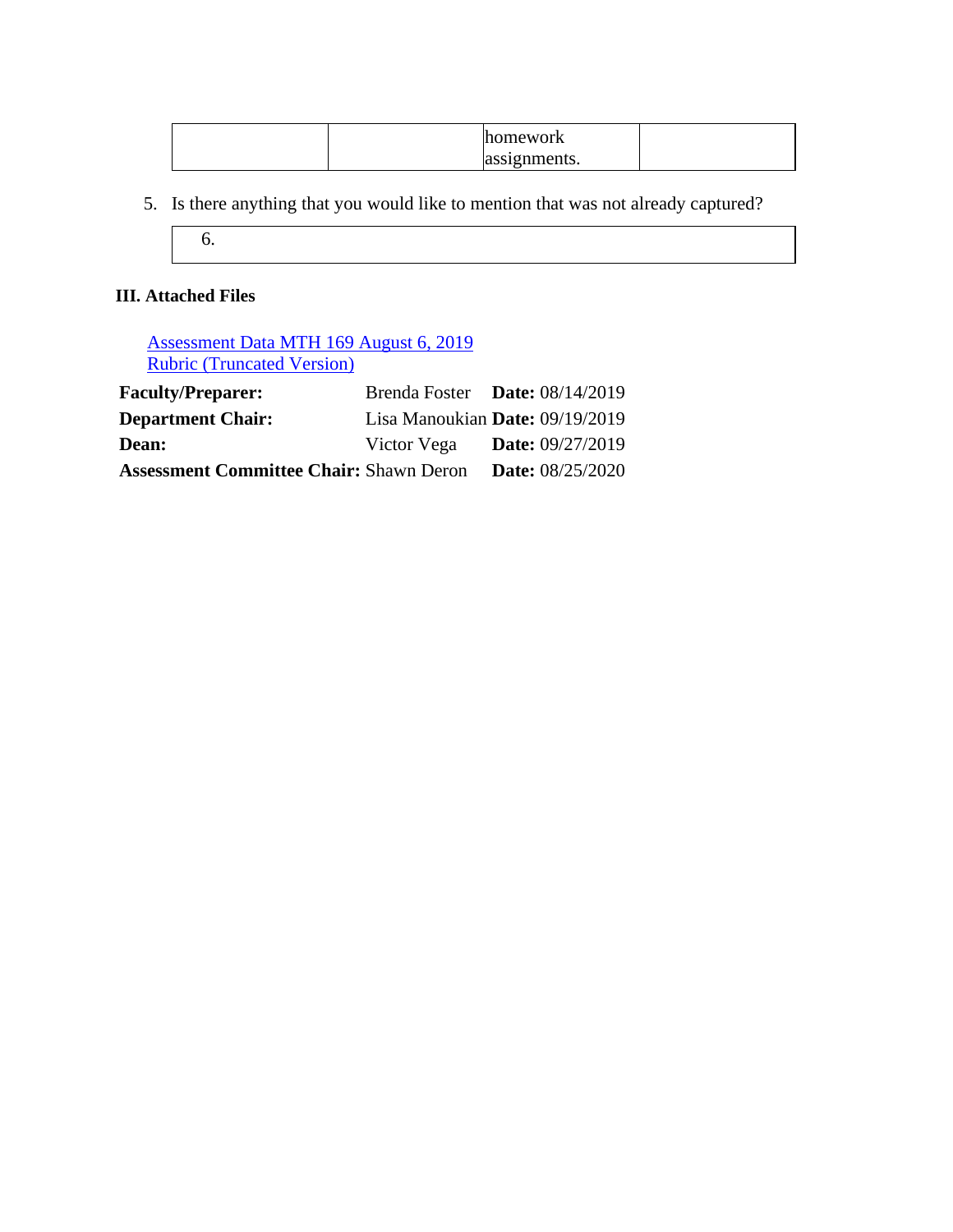**Course Assessment Report Washtenaw Community College**

| Discipline                            | Course Number | Title                                       |
|---------------------------------------|---------------|---------------------------------------------|
| Mathematics                           | 169           | MTH 169 07/10/2017-<br>Intermediate Algebra |
| Division                              | Department    | <b>Faculty Preparer</b>                     |
| Math, Science and<br>Engineering Tech | Mathematics   | <b>Brenda Foster</b>                        |
| Date of Last Filed Assessment Report  |               |                                             |

### **I. Assessment Results per Student Learning Outcome**

Outcome 1: Sketch and transform accurate graphs of quadratic, rational, radical, exponential and logarithmic functions.

- Assessment Plan
	- o Assessment Tool: Common departmental exam questions administered to students in all sections.
	- o Assessment Date: Fall 2010
	- o Course section(s)/other population: All
	- o Number students to be assessed: All
	- o How the assessment will be scored: Members of the math department will collect and score the questions. A four point rubric will be used to score each question.
	- o Standard of success to be used for this assessment: 70% of students earning a C or better must score at least 70% on the questions.
	- o Who will score and analyze the data: A committee of department members, led by the course mentor, will blind score the questions and analyze the data.
- 1. Indicate the Semester(s) and year(s) assessment data were collected for this report.

| Fall (indicate years below) below) | Winter (indicate years) | SP/SU (indicate years)<br>below) |
|------------------------------------|-------------------------|----------------------------------|
| 2016                               | 2017                    |                                  |

2. Provide assessment sample size data in the table below.

| # of students enrolled | # of students assessed |
|------------------------|------------------------|
|                        |                        |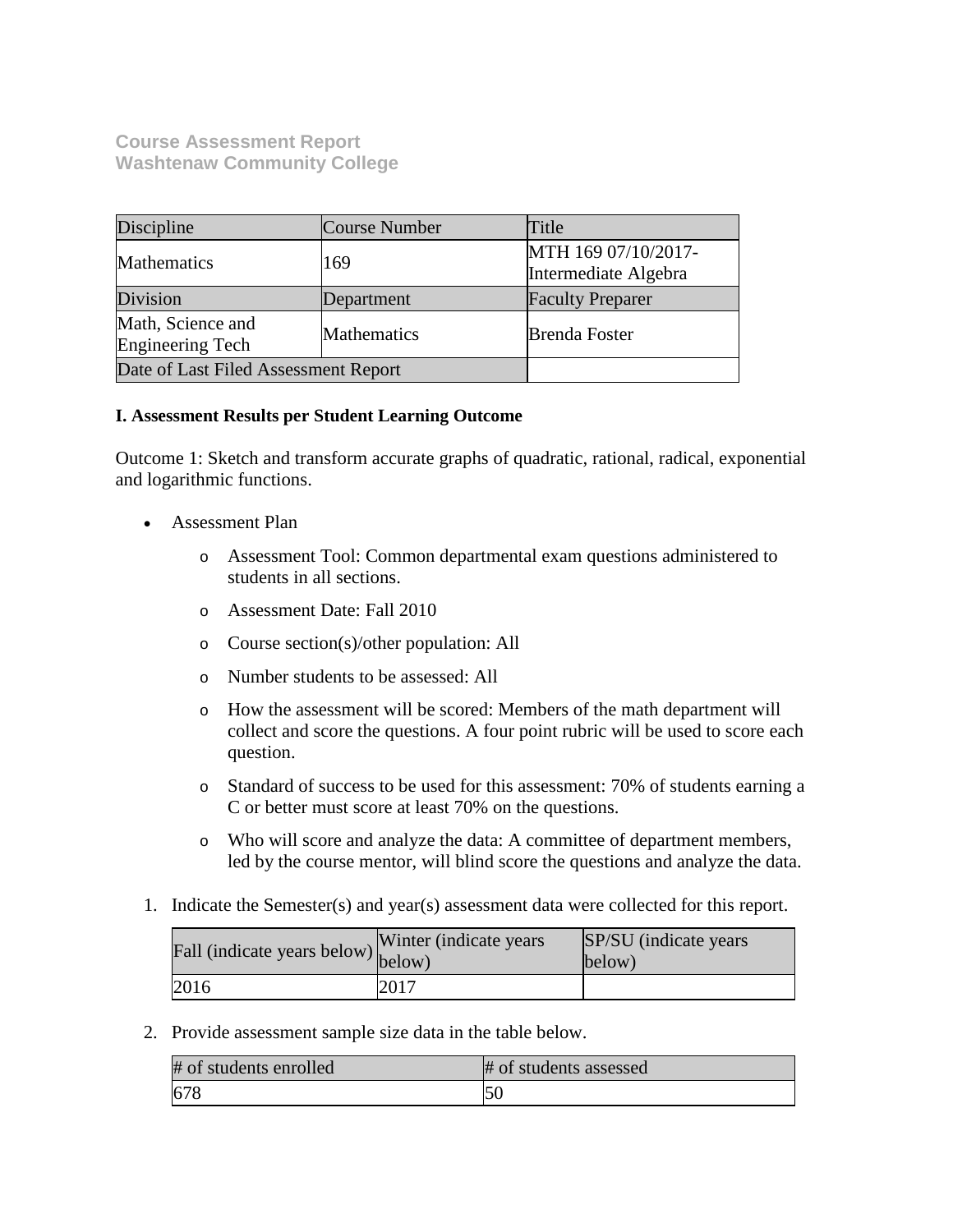3. If the number of students assessed differs from the number of students enrolled, please explain why all enrolled students were not assessed, e.g. absence, withdrawal, or did not complete activity.

Withdrawal, absence, and sampling.

I obtained my sample of 50 exams by numbering all of the available exams and then using a unique random number generator to select the 50. The paper and pencil exam was given to online sections as well as to face-to-face sections. The online sections were included in the exams that were sampled.

4. Describe how students from all populations (day students on campus, DL, MM, evening, extension center sites, etc.) were included in the assessment based on your selection criteria.

The assessment tool was a paper and pencil final exam. All students across all modes and locations of course delivery were given the paper and pencil final exam.

5. Describe the process used to assess this outcome. Include a brief description of this tool and how it was scored.

**Students were asked to graph the following functions: quadratic, rational, and absolute value.**

A 4-point rubric was used to assess this outcome.

**4 points - The student provides correct solutions and strategies.** The student explains and justifies his/her thinking thoroughly and clearly. The student connects and applies the standards in complex ways.

**3 points - The student provides mostly correct solutions and strategies with minor errors.** The student justifies his/her thinking. The student demonstrates mastery of the standards that were explicitly taught.

**2 points - The student demonstrates some correct thinking about solutions and strategies.** Student explains their thinking but it may be hard to follow. The student demonstrates partial understanding of the standards that were explicitly taught.

**1 point - The student demonstrates some evidence of mathematical thinking, but shows little understanding.** The student offers little explanation of his/her thinking or what is offered does not make sense. The student demonstrates minimal or no understanding of the standard.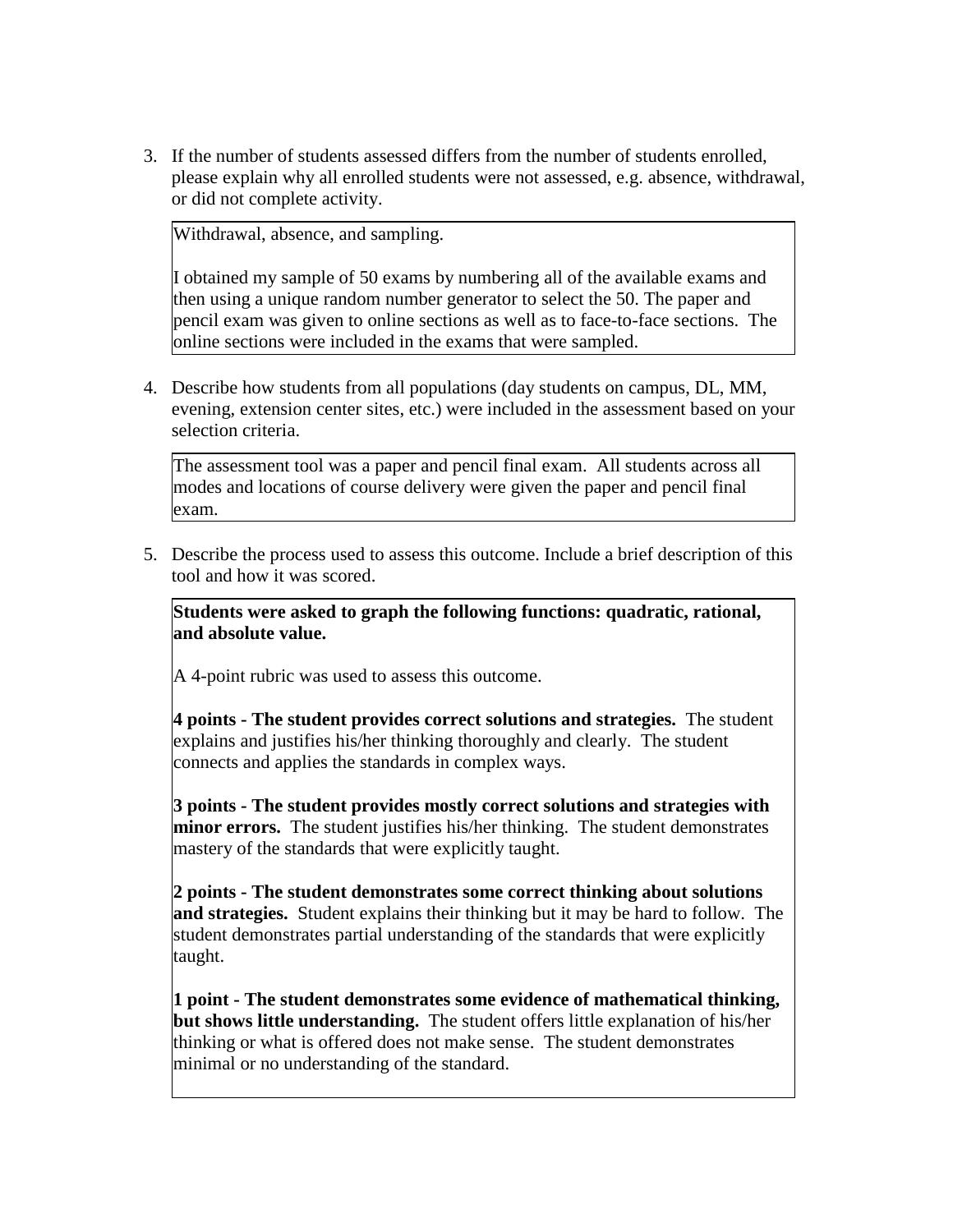## **0 points - No evidence of attempting the task.**

6. Briefly describe assessment results based on data collected for this outcome and tool during the course assessment. Discuss the extent to which students achieved this learning outcome and indicate whether the standard of success was met for this outcome and tool.

## Met Standard of Success: Yes

**quadratic function**: 76% of the students were able to graph this function at a level of 3 (out of 4 possible points) or better. The students provided mostly correct solutions and strategies with minor errors.

**rational function:** 62% of the students were able to graph this function at a level of 3 (out of 4 possible points) or better. The students provided mostly correct solutions and strategies with minor errors.

**absolute value function**: 82% of the students were able to graph this function at a level of 3 (out of 4 possible points) or better. The students provided mostly correct solutions and strategies with minor errors.

7. Based on your interpretation of the assessment results, describe the areas of strength in student achievement of this learning outcome.

Students met the standard of success.

8. Based on your analysis of student performance, discuss the areas in which student achievement of this learning outcome could be improved. If student met standard of success, you may wish to identify your plans for continuous improvement.

We will allow more time in this area; specifically an earlier introduction to the families of functions, and then an earlier introduction of function translations. There is room for improvement in the demonstration and understanding of function translations.

Outcome 2: Simplify expressions and solve problems involving functions and equations using algebraic concepts.

- Assessment Plan
	- o Assessment Tool: Common departmental exam questions administered to students in all sections.
	- o Assessment Date: Fall 2010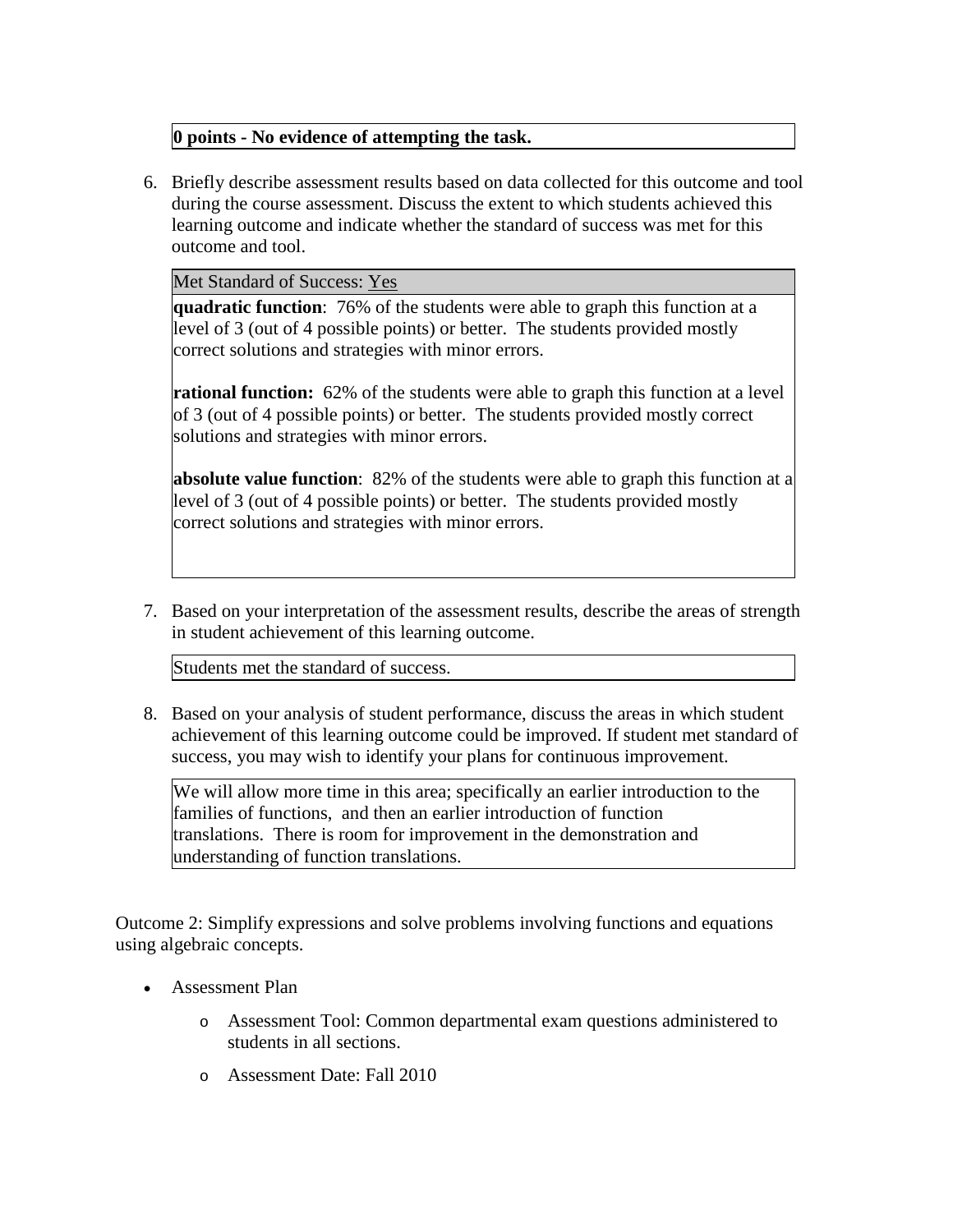- o Course section(s)/other population: All
- o Number students to be assessed: All
- o How the assessment will be scored: Members of the math department will collect and score the questions. A four point rubric will be used to score each question.
- o Standard of success to be used for this assessment: 70% of students earning a C or better must score at least 70% on the questions.
- o Who will score and analyze the data: A committee of department members, led by the course mentor, will blind score the questions and analyze the data.
- 1. Indicate the Semester(s) and year(s) assessment data were collected for this report.

| Fall (indicate years below) below) | Winter (indicate years) | SP/SU (indicate years)<br>below) |
|------------------------------------|-------------------------|----------------------------------|
| 2016                               | 2017                    |                                  |

2. Provide assessment sample size data in the table below.

| # of students enrolled | # of students assessed |
|------------------------|------------------------|
| 678                    | ЮU                     |

3. If the number of students assessed differs from the number of students enrolled, please explain why all enrolled students were not assessed, e.g. absence, withdrawal, or did not complete activity.

Withdrawal, absence, and sampling.

I obtained my sample of 50 exams by numbering all of the available exams and then using a unique random number generator to select the 50. The paper and pencil exam was given to online sections as well as to face-to-face sections. The online sections were included in the exams that were sampled.

4. Describe how students from all populations (day students on campus, DL, MM, evening, extension center sites, etc.) were included in the assessment based on your selection criteria.

The assessment tool was a paper and pencil final exam. All students across all modes and locations of course delivery were given the paper and pencil final exam.

5. Describe the process used to assess this outcome. Include a brief description of this tool and how it was scored.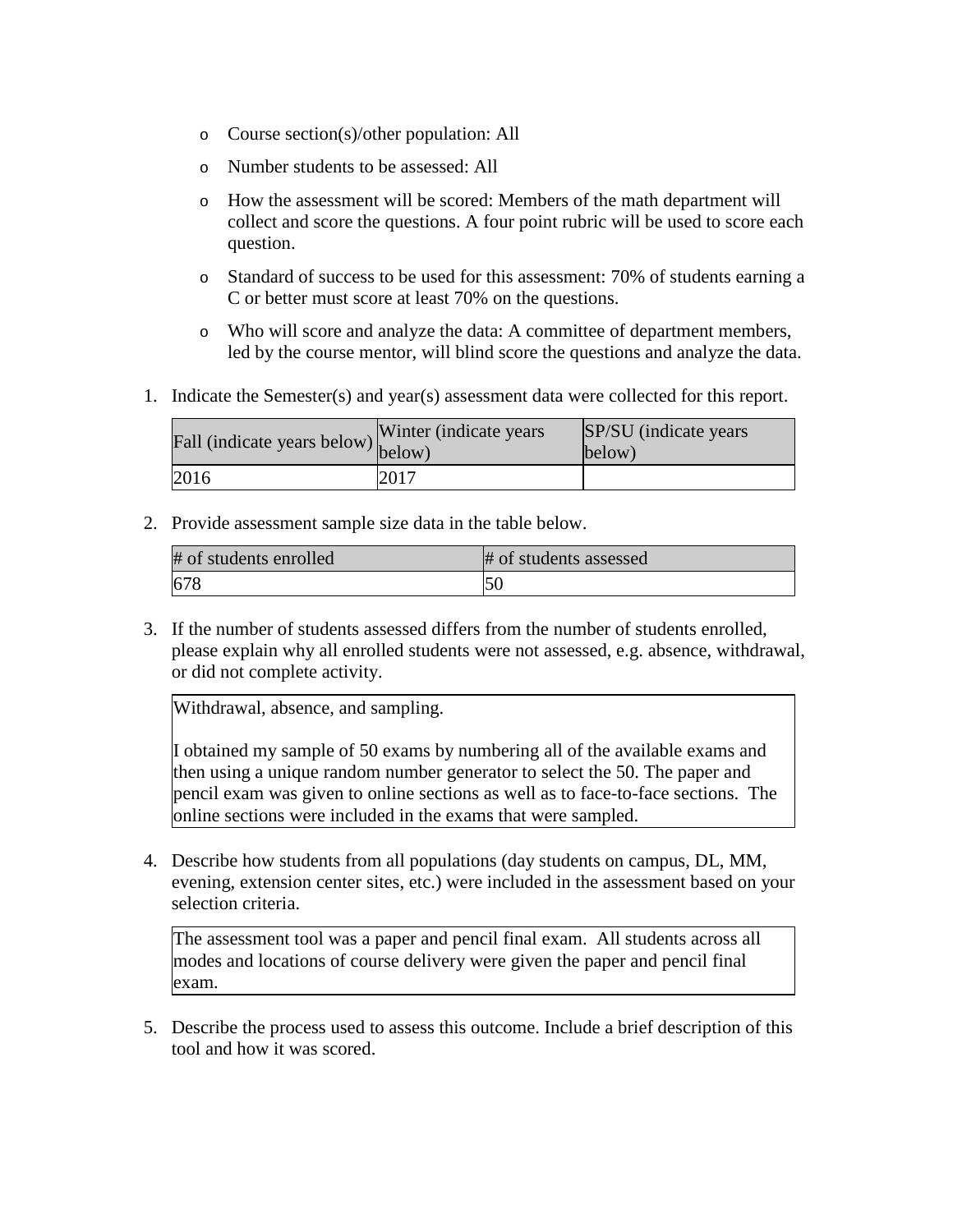**Students were asked to perform the following tasks: Simplify rational expressions, solve rational equations, simplify radical expressions, solve radical equations, solve quadratic equations, and solve exponential and logarithmic equations.**

**A 4-point rubric was used to assess this outcome.**

**4 points - The student provides correct solutions and strategies.** The student explains and justifies his/her thinking thoroughly and clearly. The student connects and applies the standards in complex ways.

**3 points - The student provides mostly correct solutions and strategies with minor errors.** The student justifies his/her thinking. The student demonstrates mastery of the standards that were explicitly taught.

**2 points - The student demonstrates some correct thinking about solutions and strategies.** Student explains their thinking but it may be hard to follow. The student demonstrates partial understanding of the standards that were explicitly taught.

**1 point - The student demonstrates some evidence of mathematical thinking, but shows little understanding.** The student offers little explanation of his/her thinking or what is offered does not make sense. The student demonstrates minimal or no understanding of the standard.

## **0 points - No evidence of attempting the task.**

6. Briefly describe assessment results based on data collected for this outcome and tool during the course assessment. Discuss the extent to which students achieved this learning outcome and indicate whether the standard of success was met for this outcome and tool.

Met Standard of Success: Yes

**Simplifying rational expressions**: 76% of the students were able to graph this function at a level of 3 (out of 4 possible points) or better. The students provided mostly correct solutions and strategies with minor errors.

**Solving rational equations**: 73% of the students were able to graph this function at a level of 3 (out of 4 possible points) or better. The students provided mostly correct solutions and strategies with minor errors.

**Simplifying radical expression**: 81% of the students were able to graph this function at a level of 3 (out of 4 possible points) or better. The students provided mostly correct solutions and strategies with minor errors.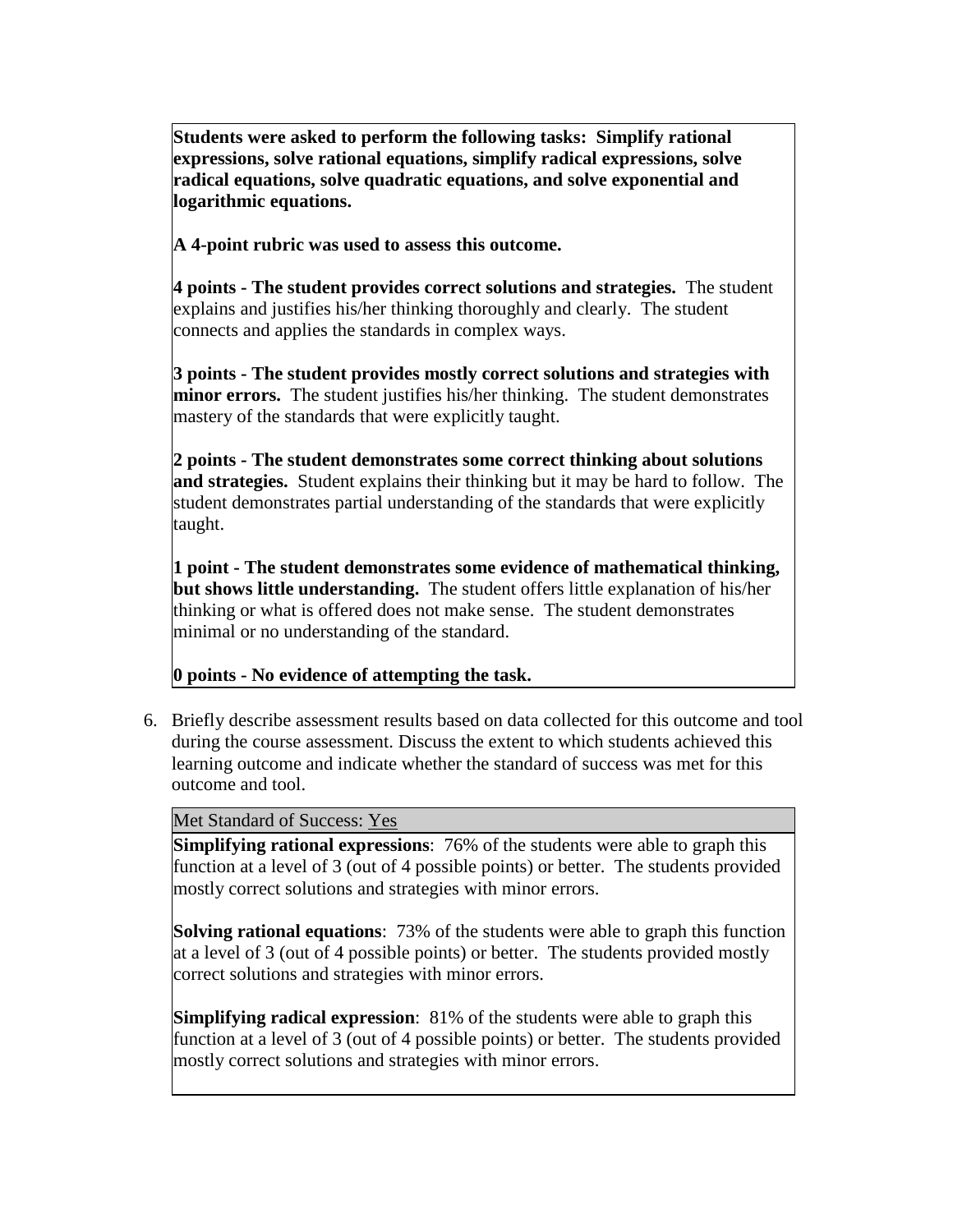**Solving radical equations**: 84% of the students were able to graph this function at a level of 3 (out of 4 possible points) or better. The students provided mostly correct solutions and strategies with minor errors.

**Solving quadratic equations**: 79% of the students were able to graph this function at a level of 3 (out of 4 possible points) or better. The students provided mostly correct solutions and strategies with minor errors.

**Solve exponential and logarithmic equations**: 70% of the students were able to graph this function at a level of 3 (out of 4 possible points) or better. The students provided mostly correct solutions and strategies with minor errors.

7. Based on your interpretation of the assessment results, describe the areas of strength in student achievement of this learning outcome.

Students met the standard of success.

8. Based on your analysis of student performance, discuss the areas in which student achievement of this learning outcome could be improved. If student met standard of success, you may wish to identify your plans for continuous improvement.

More emphasis on the distinction between an expression and an equation will lend better understanding in this area across the board. An earlier introduction and a continual thread of this concept throughout the course will strengthen student understanding.

## **II. Course Summary and Action Plans Based on Assessment Results**

1. Describe your overall impression of how this course is meeting the needs of students. Did the assessment process bring to light anything about student achievement of learning outcomes that surprised you?

I feel good about student success for this course. I was surprised to see that my students have met the standards for this course. However, it is clear that students can improve. Clear exposure in areas that are new to the students will be my emphasis in the coming semesters. I'm excited!

2. Describe when and how this information, including the action plan, was or will be shared with Departmental Faculty.

I plan to present the assessment results, including the action plan, to my colleagues during our Fall 2017 in-service department meeting.

3.

Intended Change(s)